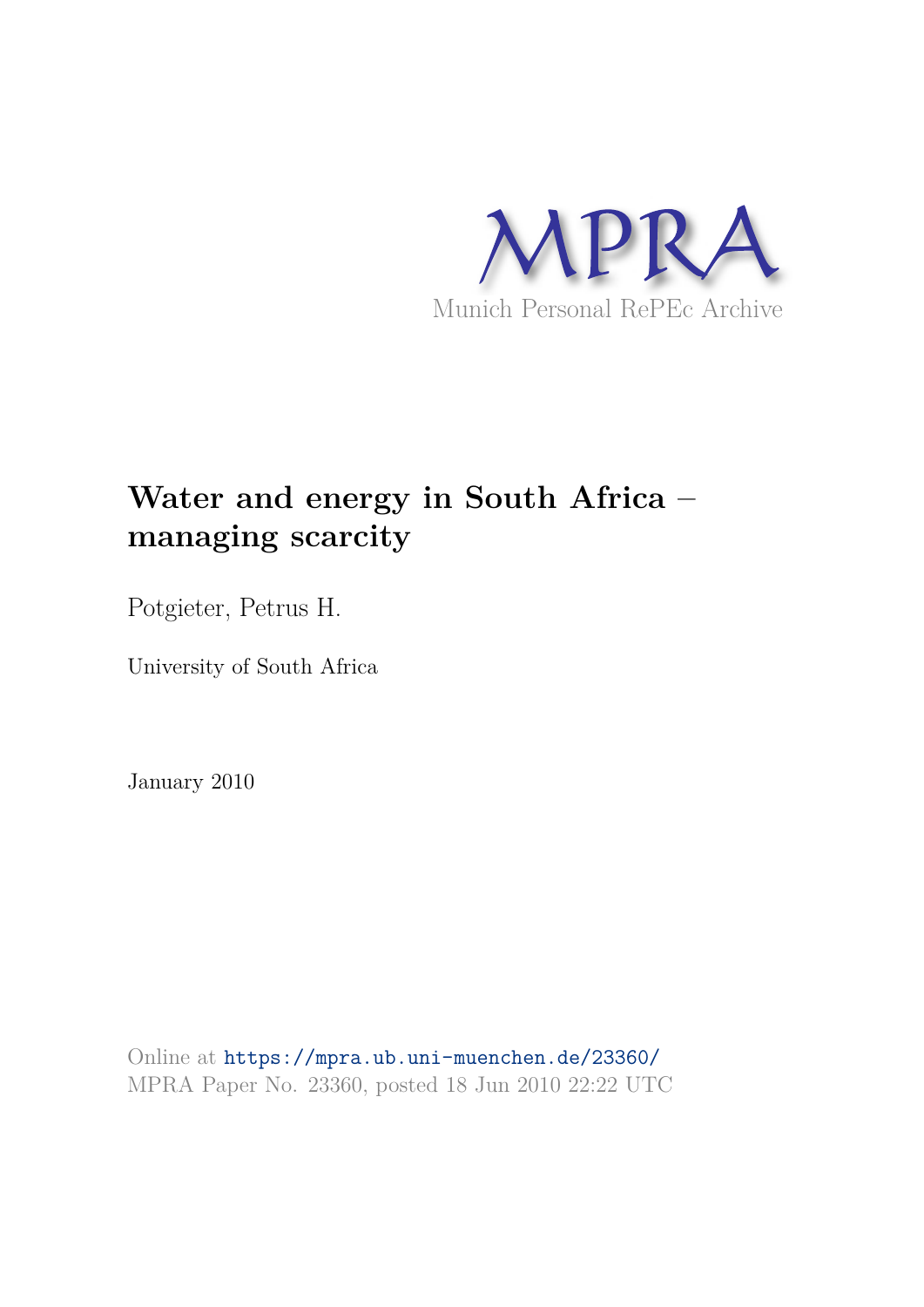# **Water and energy in South Africa – managing scarcity**

## **Professor Petrus H Potgieter**

*Department of Decision Sciences, University of South Africa, php@member.ams.org*

## **ABSTRACT**

In this paper we examine the nexus of water an energy scarcity in South Africa. The fresh water resources of the country are close to exhaustion (Business Day, 2009; Turton, 2008), yet safe drinking water is not yet universally available to all in the country – in spite of a government policy to provide water for basic needs, taken to be 25ℓ per person per day (Coovadia, Jewkes, Barron, Sanders, & McIntyre, 2009). A growing economy and a population now close to 50 million have also put considerable strain on the electricity supply and distribution system, including wide-spread residential power outages in the main economic centers and, since January 2008, mandatory cuts for industrial users (Patel, 2008). The paper provides an overview of the current system in South Africa for supplying and managing water and electricity – for residential, industrial and for agricultural use – with a special emphasis on the energy requirements for delivering water as well as the water required in generating electric power. Finally we consider the example of Australia, another country with severe water shortages and one with a comparable demand for electricity, and attempt to draw lessons for South Africa from Australia's more market-driven approach to energy and water.

## **INTRODUCTION**

The developments around water and energy in South Africa should be seen against the background of the inter-related facts of

- the geographic endowment of the country, being exceptionally rich in mineral resources but poor in water;
- rapid economic growth and industrialization since the late  $19<sup>th</sup>$  century;
- population growth and persistent and large socio-economic inequalities; and
- patterns of government investment in infrastructure.

All four factors have a distinct political aspect, which will be discussed only in so far it has specific relevance to the provision and management of water and energy.

South Africa (SA) has a famously temperate climate. However, seasonal rainfall is subject to several cycles (Tyson, Cooper, & McCarthy, 2002) and variability in rainfall has tended to have a marked effect on economic growth even though agriculture accounts, directly, for less than 5% of economic activity (Jury, 2002). The higher rainfall areas of SA are, further, on or close to the eastern seaboard (Turton, 2008) whereas mineral resources and urban settlement are concentrated in the drier central western and northern parts of the country, especially the Bushveld Igneous Complex (Clarke, Uken, & Reinhardt, 2009), Witwatersrand Basin which is thought to have been the source for near 40% of all gold ever mined (Frimmel, 2002) and the kimberlite regions (Field, Stiefenhofer, Robey, & Kurszlaukis, 2008). Mining has not only been a chief influence on the pattern of human settlement and industrial development in the country, with a typical core-periphery pattern (Krugman, 1991) emerging, but is also major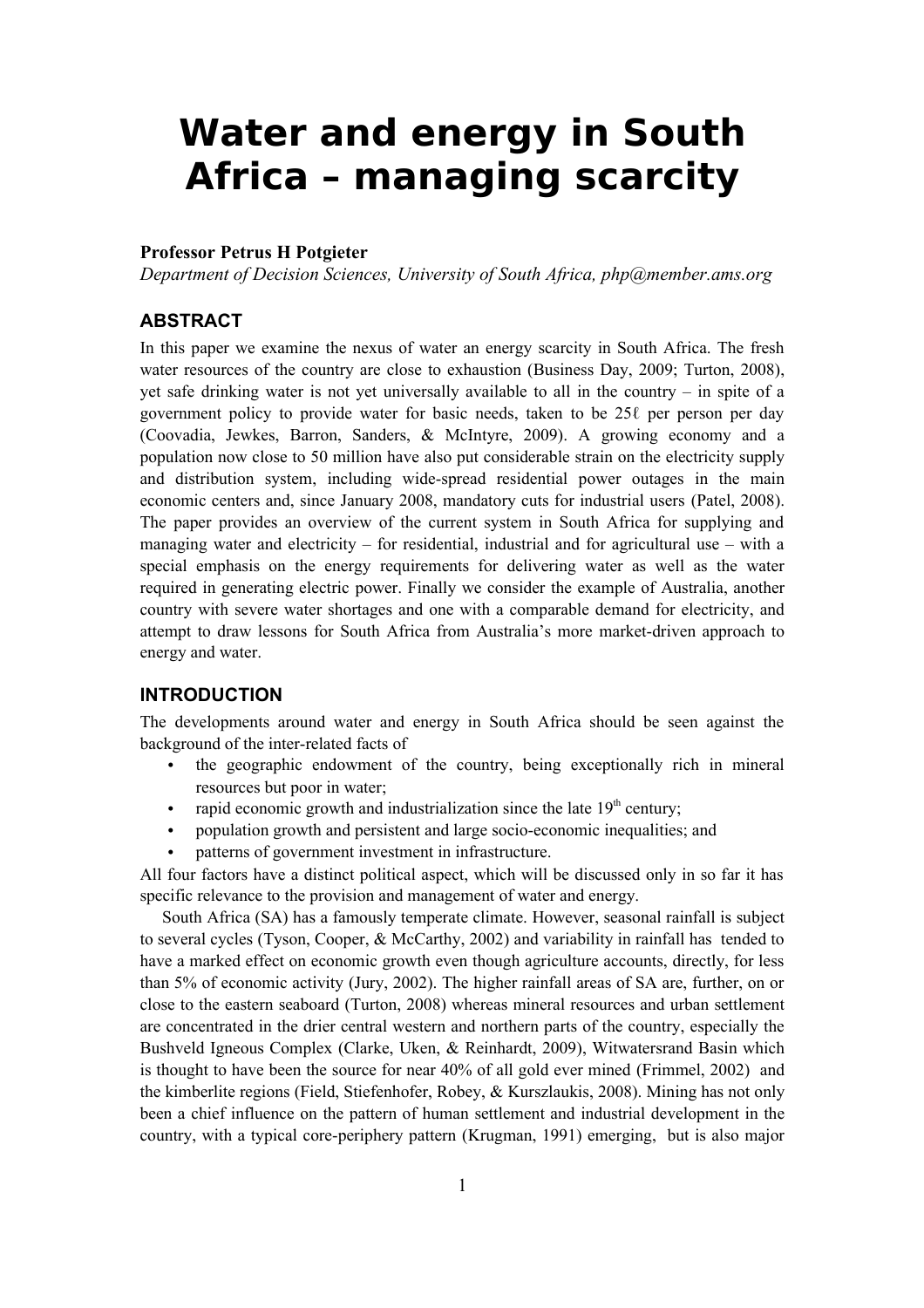consumer of both water and energy as well as being responsible for significant environmental degradation (Adler, Claassen, Godfrey, & Turton, 2007). In South Africa, the main population center  $-$  the conurbation around and connecting Johannesburg and Pretoria  $-$  is not only far from major water sources but is actually *on* the continental divide. Mean annual precipitation for SA is 497mm/year, compared to a global mean of 860mm/year which makes the country only a bit less dry than Botswana (Turton, 2008).

Over the  $20<sup>th</sup>$  century, South Africa experienced relatively modest growth in gross domestic product (GDP) per capita, compared to nations outside the African continent, but robust population growth has ensured that the GDP of SA nearly caught up with that of Australia over the period 1913–1989 (see Table 1). Moreover, South Africa has experienced significant industrialization over the past century and today boasts i.a. a nuclear power industry, advanced car manufacturing and research and design excellence in several areas with the attendant demand for water and energy.

|                 |      | South Africa Australia |         |
|-----------------|------|------------------------|---------|
| Population 1913 |      | 6 2 1 4                | 4821    |
| (000s)          | 1989 | 34 9 25                | 16 807  |
|                 |      |                        |         |
| GDP(S)          | 1913 | 2 0 3 7                | 4 5 5 3 |
| per capita      | 1989 | 5 6 27                 | 13 5 38 |
|                 |      |                        |         |
| GDP(Sm)         | 1913 | 12658                  | 21 950  |
|                 | 1989 | 196 523                | 227 533 |

#### **Table 1: GDP of South Africa and Australia in 1985 US dollars (Maddison, 1994)**

The population of South Africa at the beginning of the  $19<sup>th</sup>$  century is estimated to have been a mere  $1\frac{1}{2}$  million and had grown to around 4 million by the beginning of the  $20<sup>th</sup>$ century (Feinstein, 2005). The mid-year population estimate for 2009 is 49 million (Statistics South Africa, 2009). A population increase of this scale is not unusual for an African country (Aluko, 1965) but SA's high human development index (HDI) and the increase in the HDI over the past century (Crafts, 2002) have, together with the moderately higher GDP per capita, probably exacerbated the problem of rising demand for basic services. To some extent these services will have to remain subsidized, whether directly through "free" allocations of water and electricity to households or indirectly through the payment of social grants, since as many as ⅓ of households could be trapped in chronic poverty (Carter & May, 2001) and as many again experience periodic poverty. It is not politically feasible to deny such a large section of the population access to energy and potable water.

Finally, government investment in infrastructure has been strongly correlated with economic growth in South Africa (Fedderke, Perkins, & Luiz, 2006). Progressive tax policies evolved in South Africa, in contrast to similar countries like Brazil (Lieberman, 2001), and the resources appropriated in this way by the state have been used to some extent to finance infrastructural investments. However, public-sector economic infrastructure investment peaked in the mid-1970s and went into precipitous decline in the mid-1980s (Perkins, Fedderke,  $\&$  Luiz, 2005) as unrest among the poor majority forced the state to turn its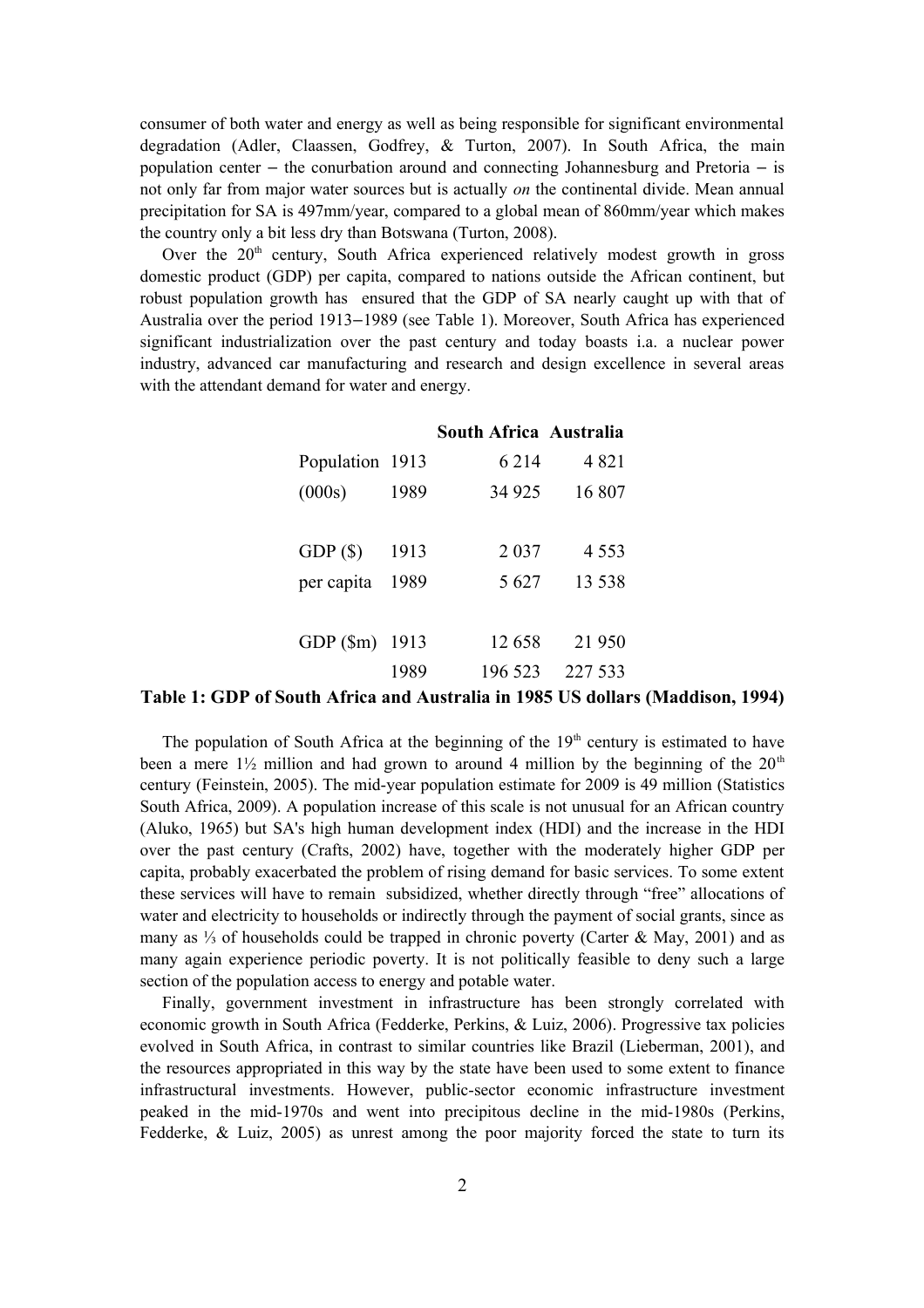resources to social and security spending. In 2009, poor communities have again erupted in violent protest about municipal services (BusinessDay, 2009a; IOL, 2009a) and, given that the incidence of poverty in SA is still increasing (Agüero, Carter, & May, 2007), there is little immediate prospect for relief of the political pressure which so dramatically started detracting attention from public investments a quarter of a century ago.

This is the background, then, of water and energy policy in South Africa – general aridity, substantial mineral resources, the exploitation of which, together with strong population growth and industrial development, compete with the political imperative of providing basic services for a growing underclass which is mired in chronic poverty for the available resources of the environment and of the state.

## **WATER**

Essentially all water available in South Africa, has been allocated (Turton, 2008). As a result, eutrophication in bodies of fresh water is a major concern will increase even if demand for water were to stay constant (Oberholster & Ashton, 2008). A new National Water Act (1998) has been passed (Kidd, 2009) but the implementation of integrated water resources management by the Department of Water affairs and Forestry has been less aggressive than was expected (Jonker, 2007).In this section, a broad overview of the future development of the country's water resources is given, with the emphasis on the energy requirements of water provision in a country where many millions of people already drink water captured in reservoirs more than 400km away, some of it pumped across the continental divide *twice* for Tugela water to reach residents of the administrative capital, Pretoria (Van Robbroeck, 1975). Cross-border water management issues in the Orange-Vaal and Limpopo catchment areas are also briefly reviewed.

## **Water and the law**

Prior to the National Water Act of 1998, riparian rights formed the basis of water allocation in South Africa. This emphasis developed in the  $19<sup>th</sup>$  century, as Anglo-American legal thought influenced the Roman-Dutch law which had held sway until the English occupation of the Cape (Kidd, 2009). The Roman-Dutch principle of the state as *dominus fluminis* was revived in SA by the 1998 Act which ordained the Minister of Water Affairs and Forestry as trustee, on behalf of the national government, of the nation's water resources. Section 27 of the 1996 Constitution of the Republic of South Africa, guarantees to each person a "right to have access to" i.a. food and water which is interpreted as a duty on the state only to provide those commodities to individuals who are deemed not to be able to procure them through their own efforts (Gabru, 2005). With respect to water, the Water Services Act 108 of 1997 enacted this right to water, by determining that no water authority may refuse to give access to services to any consumer within its jurisdiction. The current Basic Free Water Policy provides 6 000 liters per month, free of charge, to each household but the introduction of the policy has been accompanied in some localities by a more stringent metering regime and attempts to inculcate a "culture of payment" among the urban poor (Greg Ruiters, 2007) and should – in view of the relative modesty of the allocation – not be seen as purely contradicting the principle of payment for municipal services.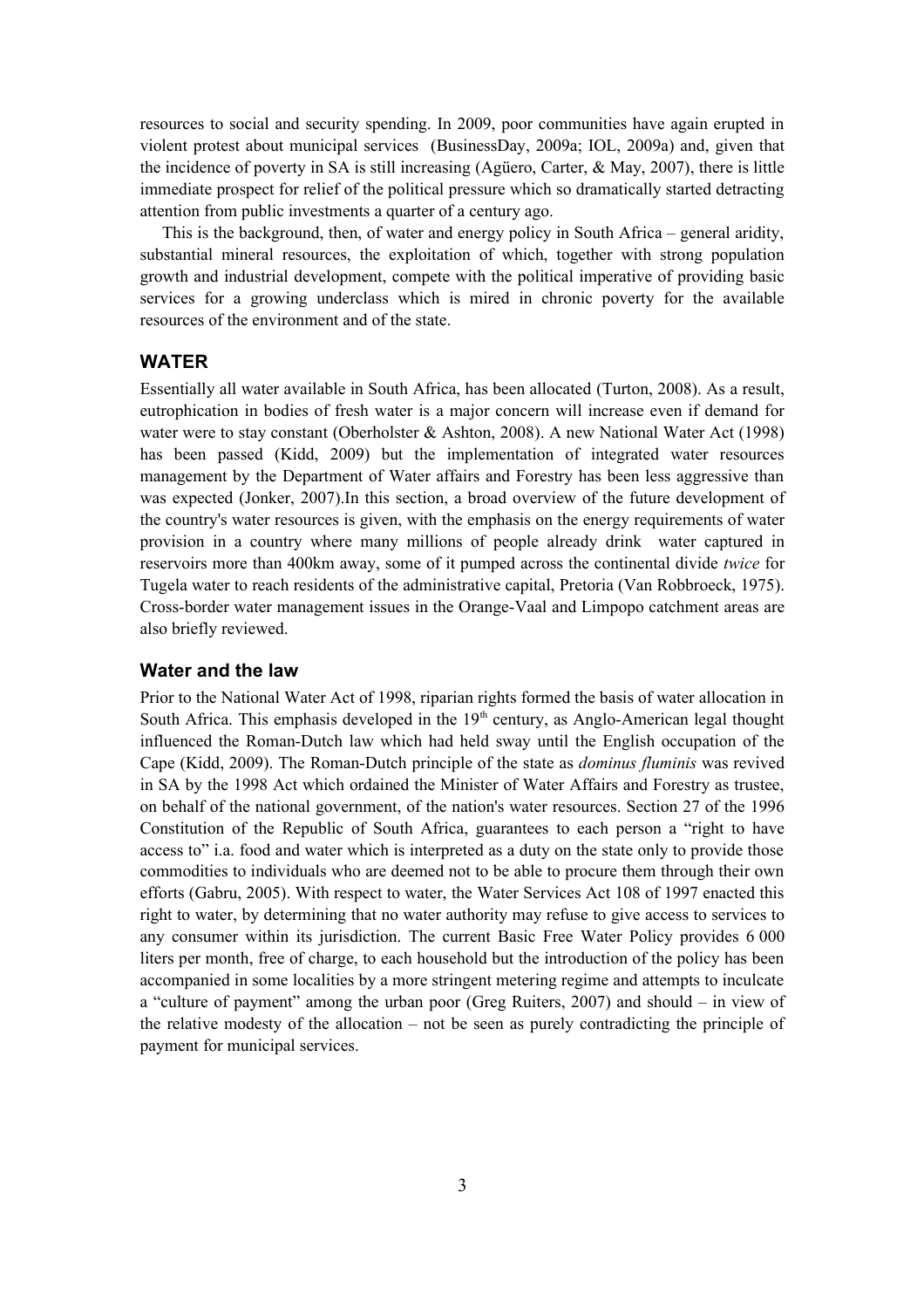## **Water in agriculture**

Agriculture (excluding forestry) is by far the biggest user of water in South Africa, consuming 64% of the water considered in the 2000 water accounts for  $SA - at$  an average price of R0.023 per m<sup>3</sup>, compared to the average price of R12.00 per  $m<sup>3</sup>$  paid by the trade and services sector and R1.19 paid for domestic use (Statistics SA, 2006). The fraction of water used by agriculture is even higher if one considers the abstraction of soil water by dryland crops. Historically, water for agriculture had been an important political tool in SA, as it has been in many other countries (De Gorter & Swinnen, 2002). Agriculture in SA is mainly large-scale capital-intensive and its impact on water quality, because of the high use of agrochemicals is substantial (Bamuza-Pemu & Chirwa, 2008; Dabrowski, Murray, Ashton, & Leaner, 2009).For this reason, any plan to address South Africa's water scarcity cannot overlook the, arguably wasteful, application of this resource to crop production.

## **Water and mining**

Mining activities use 3% of the available water yield of South Africa (Statistics SA, 2006). This seems, modest, compared to the contribution of mining activities to the country's gross domestic product (GDP). However, past and present mining activities contribute significantly to environmental degradation – especially in the northern parts of the country. Ground water in the region of Johannesburg, feeding into streams, has been seriously contaminated by heavy metals and is highly acidified due to drainage from gold mine dumps (Cobbing, 2008; Naicker, Cukrowska, & McCarthy, 2003). Not far from Johannesburg, in the eastern province of Mpumalanga, abandoned coal mines have caused similar problems in the watershed of the Olifants river (Bell, Halbich, & S. Bullock, 2001), which eventually flows into the Kruger National Park. In the same area, as well as south of Johannesburg, spontaneous combustion of coal has also been a problem (Pone et al., 2007) of uncertain severity but of undoubted public impact.

There has been growing global concern over the environmental impact of mining and especially acid drainage (Akcil & Koldas, 2006) which is of particular concern in the semiarid environment of South Africa. Since mining in South Africa has been very capital intensive for most of the past century, a large degree of state control of the sector has been possible, but unseemly close relations have apparently developed between the mining industry and the national government. In early 2009, for example, it was reported that the mistress of the then president, herself an employee of the governing party, and the husband of the then Minister of Water Affairs and Forestry were both directors of Vuna Coal Holdings, a company mining coal near Middelburg, in a tributary of the Olifants River (IOL, 2009b) without a water license. Seven months later, under a new Minister, Vuna had still not obtained a license and was still operating (Volksblad, 2009).

Achieving any kind of political consensus about the costs and benefits of new mining projects, is made quite difficult by having three different national government departments are directly involved in the administration of issues arising from mining – Water Affairs and Forestry, Environmental Affairs and Tourism as well as the Department of Minerals and Energy (Oelofse, 2008). Further, the Department of Trade and Industry regulates various aspects of the legislated regime of racial preferences that applies, in principle, to all South African businesses (Southall, 2004). Even though the regulatory approach to mining is fragmented and often very ineffective, it can be argued that mining is now supported and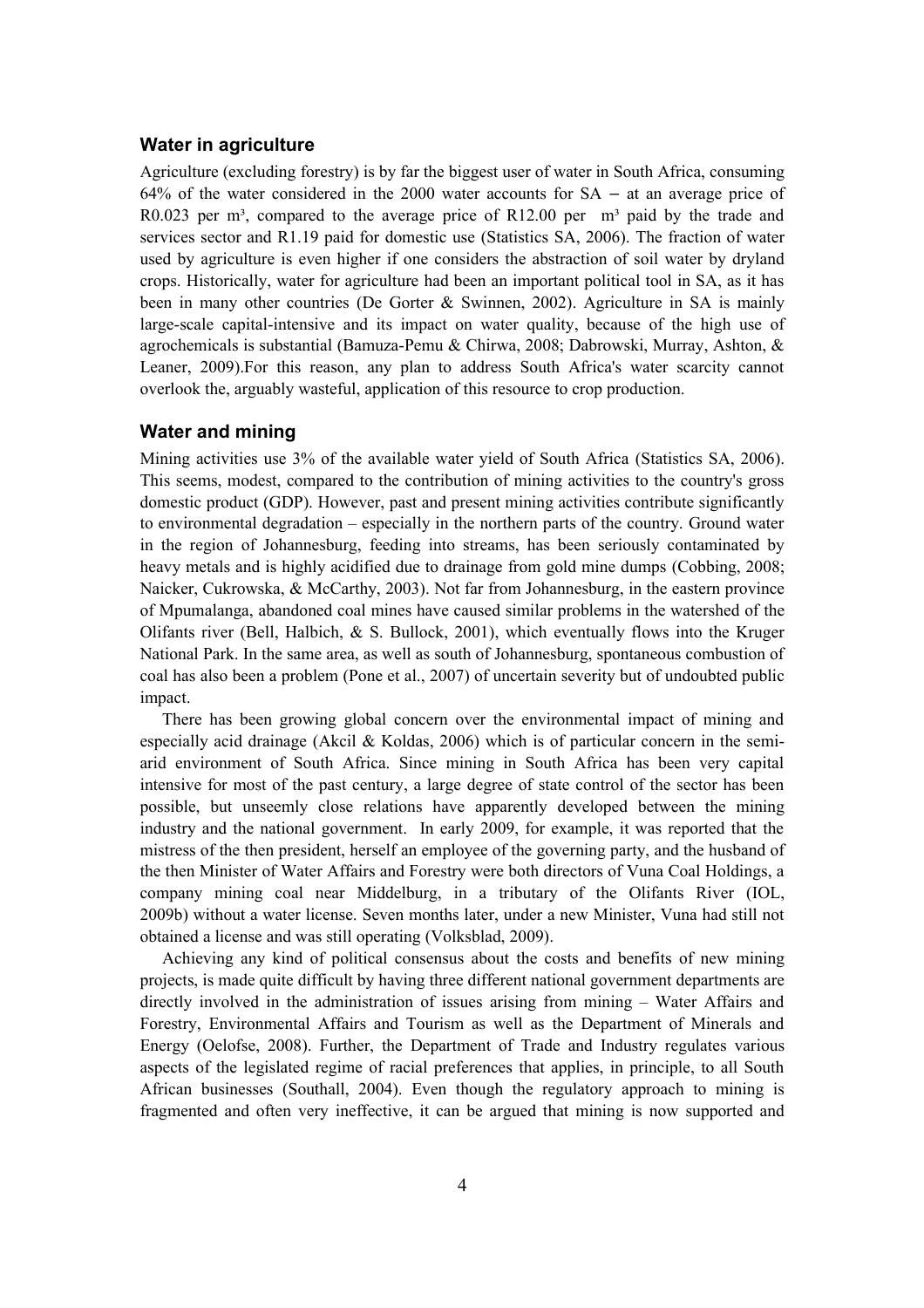constrained by a legal framework that has the potential for promoting long-term sustainability of the industry and of the environment (Adler et al., 2007).

## **Residential use of water**

Urban domestic use accounts for a mere 12% of the available water yield of the country (Statistics SA, 2006). Nevertheless, the treatment of household effluent is a matter of serious concern due to the loss of dilution capacity (Turton, 2008).Overloaded municipal sewage works are a cause of pollution threatening the environment as well as prime agricultural land (De Villiers, 2007). Just south of Johannesburg, the Klip River and Vaal Barrage waterways have been heavily polluted and high levels of fecal matter are present (McCarthy, Arnold, Venter, & Ellery, 2007; Tempelhoff, 2009). Pumps meant to discharge treated sewage into the Vaal River are often observed pumping *raw* sewage, some 60km from the center of Johannesburg (Tempelhoff, 2009), the greatest concentration of wealth and industry on the African continent. The author can confirm, anecdotally, that raw sewage is no longer an unknown sight on his street, in an upmarket suburban area of Pretoria.

The ability of local authorities to address problems with treatment of effluent is constrained by policy decisions such as the emphasis on the implementation of the Basic Free Water Policy as well as custodianship having, in cases, moved from sub-national authorities and public corporations to the national government (Tempelhoff, 2009). In 2005, it was reported that only 70 of 278 municipalities in SA employ any civil engineer(s) at all (Lawless, n.d.). Engineers have historically been drawn from the minority of European descent and this group has suffered high levels of emigration as well as employment policies that reserve many positions for individuals of non-European descent. A backlog in maintenance and investment in municipal sewage treatment will increasingly become manifest in all urban areas (IOL, 2008).

## **Rainfall enhancement and water from further afield**

In the 1970s, South Africa started experimenting with cloud seeding and other techniques for rainfall enhancement, i.e. to capture some of the 90% of cloud-borne moisture that crosses South Africa without manifesting as precipitation (Shippey, Görgens, Terblanche, & Luger, 2007).Experimental results suggest that a modest increase in rainfall in the region of 10% can be obtained in this way (Terblanche, Mittermaier, Burger, de Waal, & Ncipha, 2007) which would have obvious socio-economic benefits but would not obviate the underlying water shortage, in the long run.

Two large water transfer projects currently supply water to the industrialized Gauteng province, around the cities of Johannesburg and Pretoria, as well as further afield. The Tugel-Vaal project transfers water from the eastern seaboard to the Vaal system by using off-peak electricity to pump water across the Drakensberg from near the source of the Tugela River, to the Sterkfontein reservoir (Van Robbroeck, 1975) over a modest distance and altitude of some 500m (Rand Water, n.d.) from where water enters the natural drainage system of the Vaal river tributaries and eventually the Orange River. This scheme has added substantially to the natural yield of the Vaal. Further, the Lesotho Highlands Water Project (LHWP) diverts water from the upper reaches of the Orange in the Lesotho mountains to the Vaal catchment area, using a series of tunnels to deliver water to the Vaal basin at a point not far from the Sterkfontein dam (Matete & Hassan, 2005). The Zambezi river carries ten times as much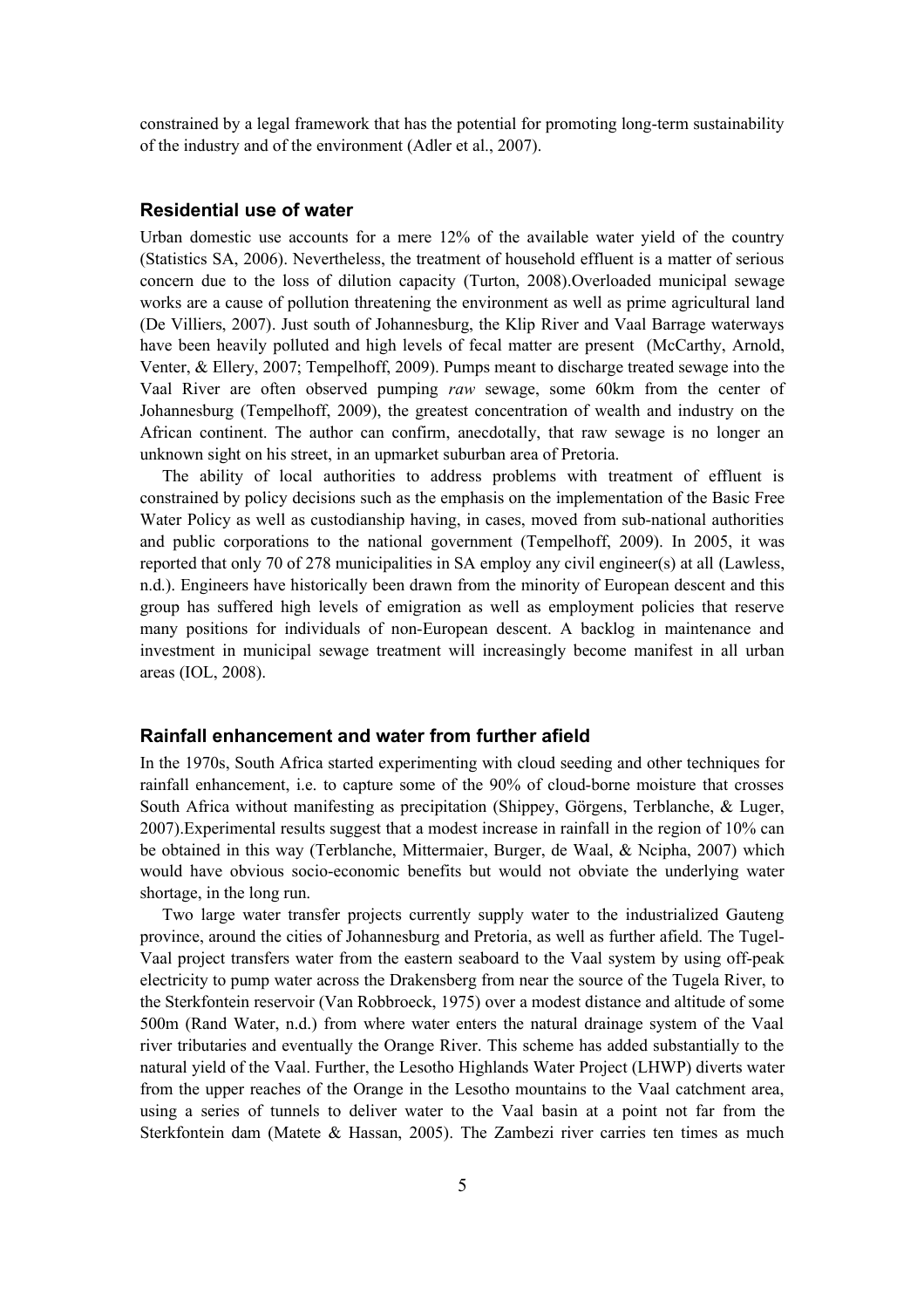water as South Africa's Orange River (Swatuk, 2002) and is occasionally mentioned as a candidate for further inter-basin water transfer. However, the Vaal is the only substantial river in the Gauteng region and it is more than 1000km from the Zambezi which renders this quite a far-fetched idea. Instead, discussion has centered around extending either the Tugela or the LHWP schemes (Engineering News, 2008).

## **Cross-border water management**

The Kingdom of Lesotho is a mountainous country entirely surrounded by the Republic of South Africa. Lesotho is ethnically homogeneous but almost entirely dependent on South Africa economically. Even though the two countries are dramatically unequal, the water transfer treaty governing the Lesotho Highland Water Project (LHWP) has proved durable and has provided a mutually beneficial framework for settling all disputes that have arisen (Boadu, 1998). Construction on the project was started in 1987 and although both countries have gone through some political turbulence since, the treaty and project have not suffered adversely.

The Orange River drains around half of the South African territory, including both ends of the LHWP transfer project, and is by far the largest river in the country (Swanevelder, 1981). Its drainage basin also includes parts of Botswana and Namibia, where it forms the most important part of that country's border with South Africa. In its lower part, the Orange River flows through a beautiful mountainous desert with a very low population density and almost no industrial activity and only modest agricultural use, many hundreds of kilometers from its mouth. The 1990 Constitution of Namibia stipulates the middle of the Orange as the country's southern border (Conley & Van Niekerk, 2000) but South Africa claims the Namibia bank of the river as the border and the dispute is ongoing.

Botswana, Zimbabe, South Africa and Mozambique share Rudyard Kipling's "great greygreen, greasy Limpopo," which drains a large part of South Africa, together with its tributary the Olifants which joins it in Mozambique as the *Rio dos Elefantes*. In 1986 a Limpopo Basin Permanent Technical Committee was established but it remained moribund until 1995 since which time it has met periodically. On the upper Limpopo, South Africa and Botswana have jointly managed the apportioning of water and other issues since 1967 (Heyns, 2003). The Limpopo itself, although forming the longest part of the borders with Botswana and with Zimbabwe, does not serve large concentrations of population inside South Africa and for most of the year has at most modest flow within the Republic.

## **Water use and energy**

Water is a key resource for the production of energy and since South Africa has a shortage of both, planners should aim to be parsimonious in both areas. The amount of water consumed in the production of electricity in South Africa is already of the same order of magnitude as the water use of the mining industry (Statistics SA, 2006). Alternative energy sources have differing water requirements and as such the imperatives of water management should play a role when making decisions regarding energy production. The use of biofuels, for example, is a very water-intensive choice (Rio Carrillo & Frei, 2009) and it is surprising that South Africa has been considering biofuel investment at all. Hydro-electric power also consumes water resources that could have been applied elsewhere, e.g. in Scotland where the generation of hydro-electricity is now the single largest consumer of water (MacLeod, Moran, & Spencer, 2006).In South Africa, unscheduled interruptions in the electricity supply has also caused appreciable pollution of water sources (African Energy News Review, 2008).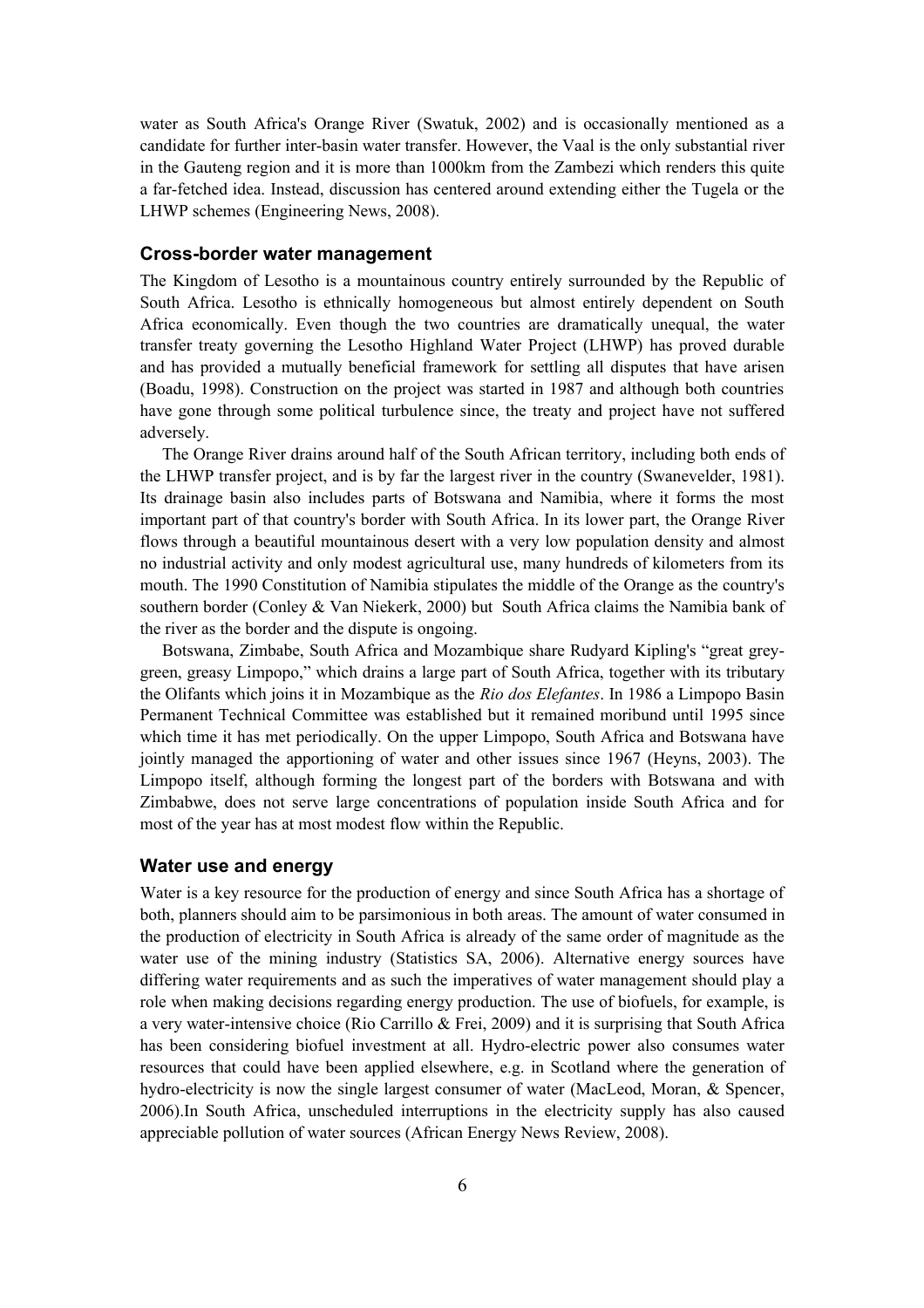## **ELECTRICITY**

Since January 2007, when unplanned outages of more than 10% of generating capacity occurred on a single day, South African consumers and industry have been plagued by planned and unplanned power outages (IOL, 2007; Reuters, 2007). The cost to the economy and reputation of the country have been substantial, including lost investment such as a planned aluminum smelter at Coega in the economically depressed province of the Eastern Cape (IOL, 2009). The economic slowdown of 2008 and already substantial price increases of 27% and 31.3% consecutively (Leadership Online, 2009) have ameliorated the situation but, again anecdotally, the author of this paper experienced more than one power outage while working on it. The principle causes of the power outages, euphemistically called "load shedding" in SA, appear to be

- insufficient generating capacity to allow for adequate maintenance of the plants;
- national transmission capacity not allowing consumption in relatively isolated nodes like Cape Town to be supplied from elsewhere; and
- aging distribution infrastructure in the urban areas.

The political imperative of keeping prices for residential consumers low, appears to have been jettisoned (Engineering News, 2009) with a further three years of 45% [sic] consecutive annual increases likely to be approved. Although South African consumers are fond of blaming Eskom for the current crisis, it should be said that anyone who cared to read a 1998 White Paper would have been aware of the following.

"Eskom's latest Integrated Electricity Plan forecasts for an assumed demand growth of 4,2% that Eskom's present generation capacity surplus will be fully utilised by about 2007. Timely steps will have to be taken to ensure that demand does not exceed available supply capacity and that appropriate strategies, including those with long lead times, are implemented in time. The next decision on supply-side investments will probably have to be taken by the end of 1999 to ensure that the electricity needs of the next decade are met."

(Department of Minerals and Energy, 1998)

South Africa's president of 1999–2008, Mr Thabo Mbeki, is reported to have admitted in December 2007 that

"Eskom was right. We were wrong."

#### (Patel, 2008)

Government's decision in 2001 (rescinded in 2004) not to allow Eskom to invest in further capacity, in expectation of the entry of independent producers to the market, is not solely to blame for the fiasco. Racial preferences in hiring and procurement at Eskom was another factor that decreased the utility's capacity for coping the impending crisis and, indeed, a ban at Eskom on the hiring of males of European descent (who are though to comprise a majority of all South African engineers) was only lifted in 2008 (The Centre for Development and Enterprise, 2008).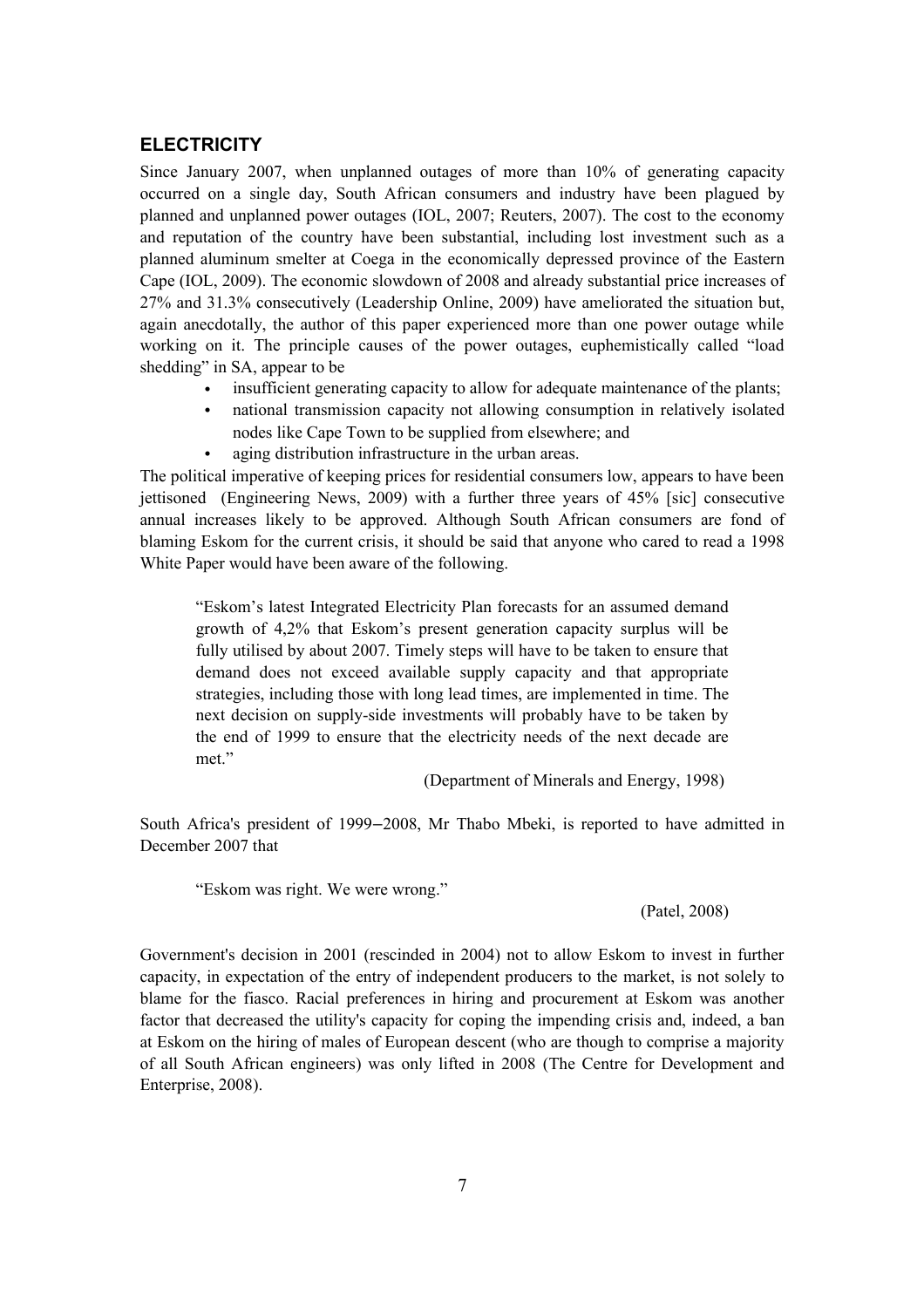## **Power generation**

At the moment, electricity for all uses in South Africa is provided by a monopoly supplier, Eskom, established in 1923 as the Electricity Supply Commission, which is the  $13<sup>th</sup>$  largest generator in the world (Patel, 2008). Production is mainly in large thermal power stations, using the country's abundant coal resources which are used to produce 92% of South Africa's electricity (Worthington, 2008), the remainder being generated using gas turbines, hydroelectric power (including pump-storage facilities) and the nuclear power plant at Koeberg, near Cape Town. Eskom is currently building two very large coal-fired plants  $-$  the 4 788-MW Medupi plant and the  $4800-MW$  Kusile facility  $-$  as well as recommissioning three smaller thermal plants that had been moth-balled (Patel, 2008). There has also been new investment in transmission capacity. Eskom is hoping to finance this expansion by a retail price *increase* of over 400% in total, spread over five years. In relation to the Medupi project, the largest contract in Eskom's history was granted to a joint venture between Hitachi and a funding arm of the ruling party (Engineering News, 2007; Mail & Guardian Online, 2007) so political support for these projects should be assumed to be solid.

## **Distribution of electricity**

In 2009, Eskom and 187 municipalities were responsible for the distribution of electricity to consumers and other users. Some of the large cities have operated their own small power plants as well and utilized the provision of electricity as a revenue stream. Residents of the localities of Bultfontein and Hoopstad in Free State province are reported to pay R3.11 per kWh (approximately \$0.40 US) for electricity, whereas R0.4254 is the rate approved in Cape Agulhas (Sake24, 2009).

The national government established Electricity Distribution Industry (EDI) Holdings in 2003, to oversee the process of creating region electricity distributors (REDs) that would become responsible for distribution of power generated by Eskom as well as independent producers. The first RED was established in Cape Town in 2005 but collapsed in 2006 (Business Report, 2006). In 2009, enabling legislation was before parliament to facilitate a renewed attempt at establishing six REDs but 40 of the distributing municipalities had not yet signed up for the project (Parliamentary Monitoring Group, 2009).

## **Electricity use**

At 66%, industry uses the bulk of electricity produced in South Africa with the remainder divided between residential, commercial, transport, agricultural and mining use (Worthington, 2008). Price elasticity of demand for residential electricity has been found to be insignificant in South Africa (Ziramba, 2008) but perhaps at historically prevailing price levels and not at the levels proposed for the near future. The role of fixed prices in the long-term contracts of Eskom's industrial customers, has not been investigated in sufficient detail.

## **Renewable energy sources and nuclear energy**

Historically low electricity tariffs have been very detrimental to the development of renewable energy generation in South Africa (Winkler, 2005). Solar and wind energy are obvious candidates for relatively widespread use and, indeed, in many South African cities one can see solar-powered traffic signals that were installed in response to load-shedding by Eskom but these are not cost-effective (Coetzee, Louw, & P. J. Bullock, 2008) but merely serve to obviate the secondary effect of terrible traffic snarls during blackouts. In March 2009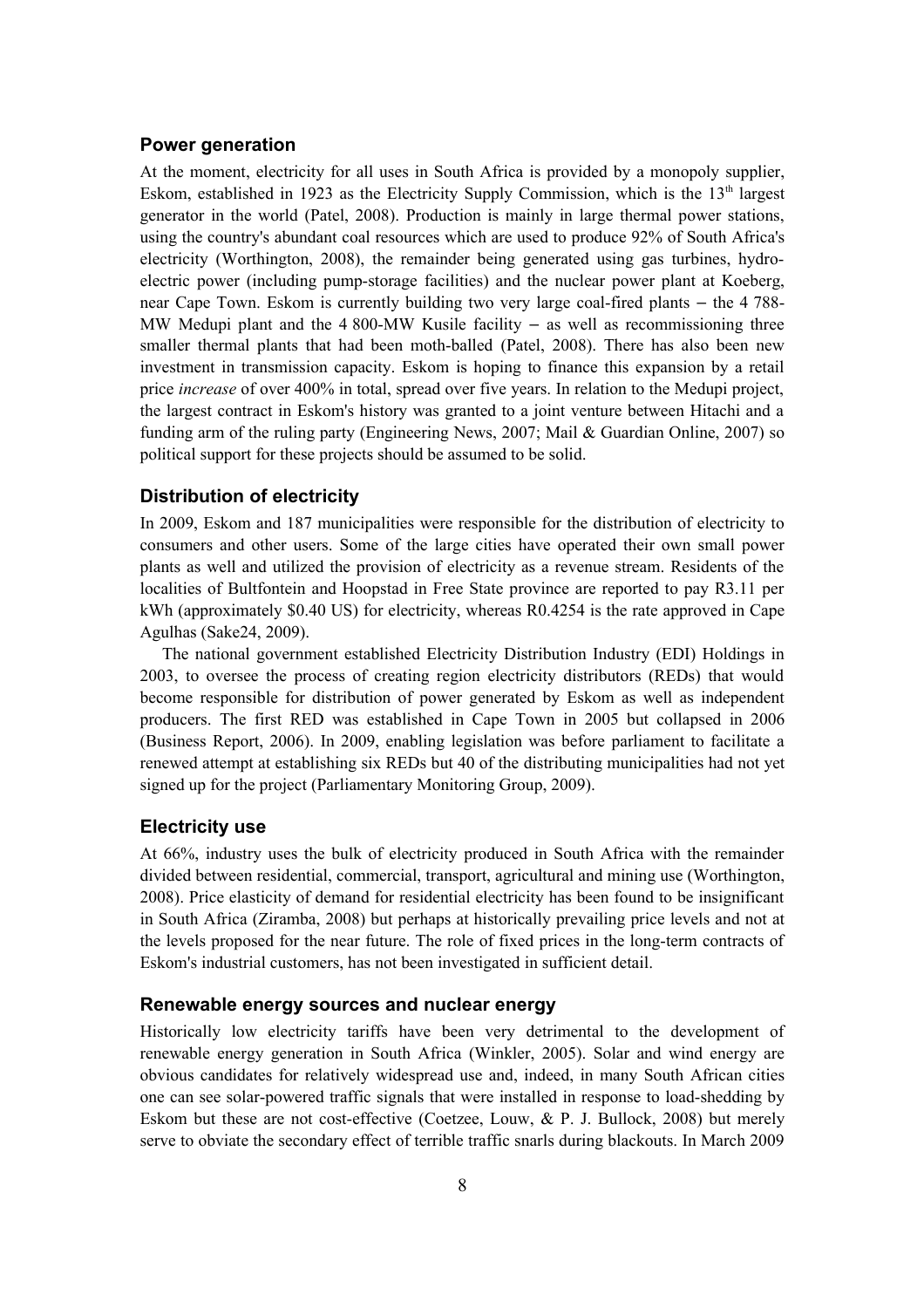however the National Energy Regulator of SA set feed-in tariffs of R1.25 per kWh for renewable energy and private wind farms are expected to soon join those operated already by Eskom (BusinessDay, 2009b).

At Koeberg, just north of Cape Town, Eskom runs two pressurised water reactors which constitute Africa's only nuclear power plant which has been connected to the grid since 1984 (Eskom, n.d.). Plans to build a new nuclear were cancelled in late 2008 (MiningMX, 2008).

## **Energy and water**

The extensive use of coal in power generation in South Africa has an appreciable environmental impact. This impact is manifested is several distinct ways, including:

- water consumption of around  $2\ell$  per kWh for cooling in the older coal-fired power stations (Worthington, 2008); and
- degradation of water quality in various ways, including acid-runoff.

Further, efforts to reduce particularly harmful atmospheric emissions can require increased use of water and here pollution standards could possibly have unintended consequences (Engineering News, 2008). It is worth keeping in mind that Eskom is already SA's largest emitter of carbon emissions, at around half of the country's total of 440 million tonnes, which has it at  $12<sup>th</sup>$  position in the world (Reuters, 2009).

Despite, or because of, its high environmental impact, Eskom has pioneered dry cooled thermal power generation and its Medupi station, under construction in the province Limpopo, will be the largest dry-cooled power plant in the world (Parrock, Van Jaarsveld, & Deale, 2009).

## **MARKET-BASED LIBERALISATION**

South Africa has lagged behind in reform of the electricity and water markets and this is now widely regarded as one of the major challenges facing the country. Australia, which has similar resources as South Africa (lots of coal, little water) has establish a National Electricity Market in 1998 (Abbott, 2006) and recently launched a permanent nation-wide system for trading water rights, that is perhaps the most comprehensive in the world (Brooks & Harris, 2008). In this section, we consider possible lessons for South Africa in the Australian system and mention problems of economics that can emerge in a market-based system.

## **Markets in water**

South Africa's Water Act of 1956 had also distinguished between *public* and *private* water, and explicitly prohibited the sale of the latter. Historically, the water management regime has therefore been inimical to any kind of trade. Research has suggested that appropriate water charges would reduce scarcity, boost economic growth and alleviate poverty (Letsoalo et al., 2005).At the moment the transfer of water rights in SA is subject to numerous bureaucratic obstacles and according to reports 99 000 hectares of irrigation land are now out of production because of a refusal by the Department of Water and Environmental Affairs to approve the transfers on the basis of the ethnic background of the parties involved.

Like SA, Australia is dominated by a single river system (the Murray-Darling) which has a very long inland watercourse, running through arid or semi-arid areas from its source on the "wrong" side of a north-south dividing range. Such a river, like America's Colorado, is an obvious and tempting resource for irrigation agriculture. Since the 1980s, Australia has been expanding water markets in an effort to more efficiently allocate the resource and studies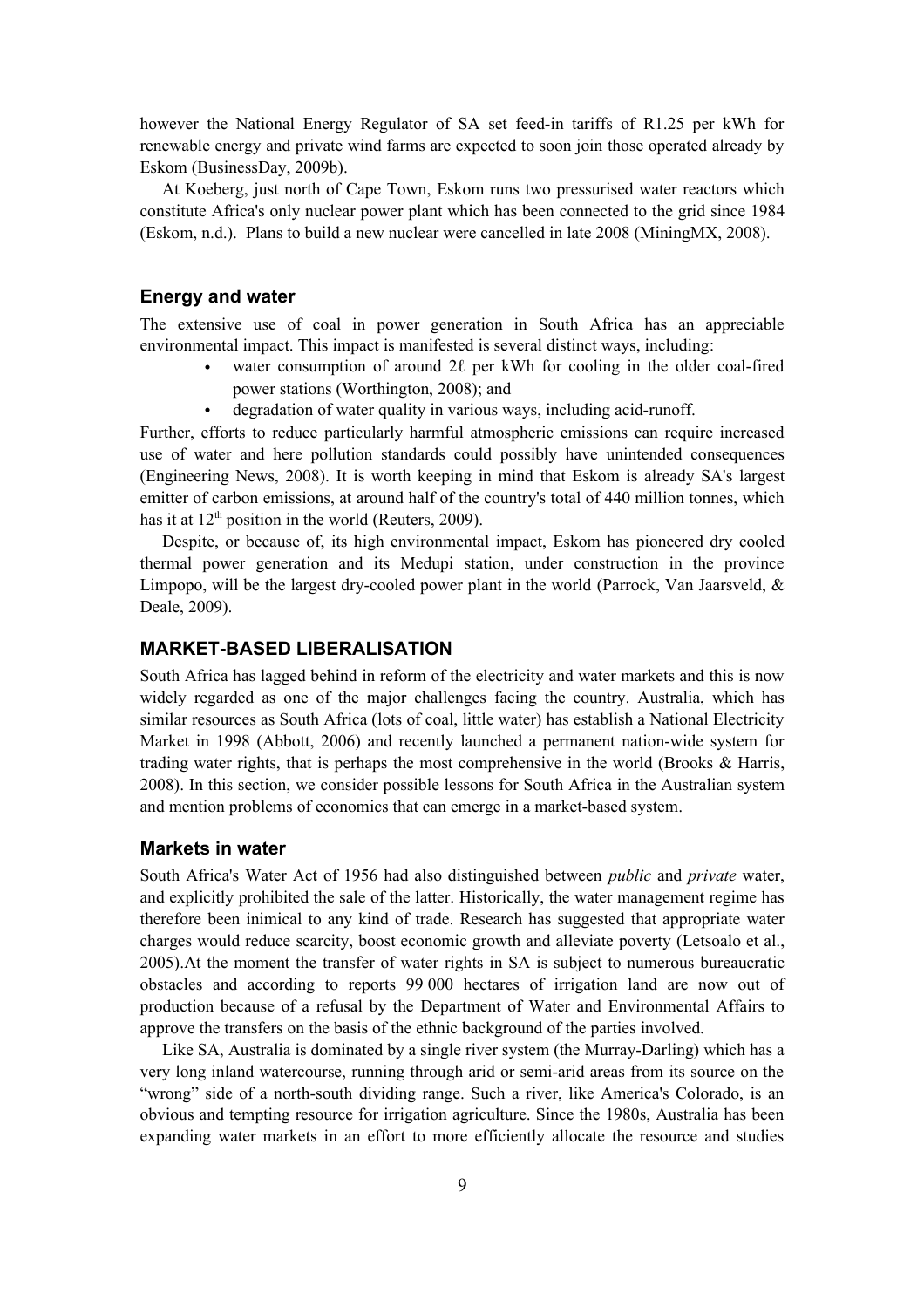have demonstrated substantial economic benefits (Brooks & Harris, 2008). However, even in Australia, where inter-state water trading, farmers are still not allowed to sell water rights to urban areas (Farm Weekly, 2009) unlike the United Stated where inter-sectoral trade does take place. Since Australia and South Africa have a similar legal background, it seems logical that SA should look to Australia for lessons creating a water market.

#### **Markets in energy**

Some international trade in electricity takes place throught the Southern African Power Pool (SAPP) which uses i.a. Inexpensive hydro-electric power from Mozambique, Zambia and the Congo (Kinshasa) to supplement the thermal power of South Africa (Bowen, Sparrow, & Yu, 1999). For the domestic market, there is almost no market mechanism for regulating use. Instead, the utility has been counting on public service announcements in the media to convince consumers to curtail their use of energy during peak periods. Unlike Australia, there are no off-peak reduced prices for household electricity and prices are fixed but the service provider (usually a municipality) for 12 months in advance. The South African media have also deployed name-and-shame campaigns where lights have been left on in offices overnight and a certain sensitivity towards this minor excess has developed. Clearly, the full implementation of the separation of distribution and generation, as foreseen in the national governments planning (Department of Minerals and Energy, 1998) that would be necessary for the development of a whole-sale market is till far off (Parliamentary Monitoring Group, 2009).

In Australia, mechanisms in operation range from off-peak pricing for the retail market (which has largely solved the problems with hot water heaters during peak periods) to a spot market in which producers and consumers trade 24 hours per day using a specific bidding mechanism and prices are published every 30 minutes. On Australia's National Electricity Market (NEM), prices per megawatt-hour are allowed to range between -1 000 [sic] and 10 000 dollars and both of these limits cap in practice be reached. The NEM covers the five eastern states of Australia, a market similar in size to that of South Africa, with many independent producers and owners of transmission capacity (Chester, 2006). The Australian history of independent electricity generators in the various states, has allowed the independent producers to emerge. Unfortunately, South Africa has no comparable history, except for generation by the municipalities which recent policy has sought to curtail or stop.

## **Problems with markets in electricity and water**

This final subsection shall concern itself not with the conflict between social and political imperatives and economics efficiency but restricts itself to pointing to several difficulties likely to arise within an appropriate market mechanism.

First, the effect of a wholesale market on investment in power generation has not been the subject of extensive studies (Kagiannas, Askounis, & Psarras, 2004). Electricity networks have a specific structure with regard to transmission and examples have been constructed where a decrease in market concentration (i.e. the introduction of new suppliers) can lead to a *less* efficient outcome (Berry, Hobbs, Meroney, O'Neill, & Stewart, 1999).

Second, consumers of energy might need to accept that an efficient market that guarantees 100% availability might not be possible and that interruptible-service incentive contracts will probably be required if a flexible and efficient market were to be created (Rassenti, Smith, & Wilson, 2002). Consumers are used to being "bumped" from commercial airline flights and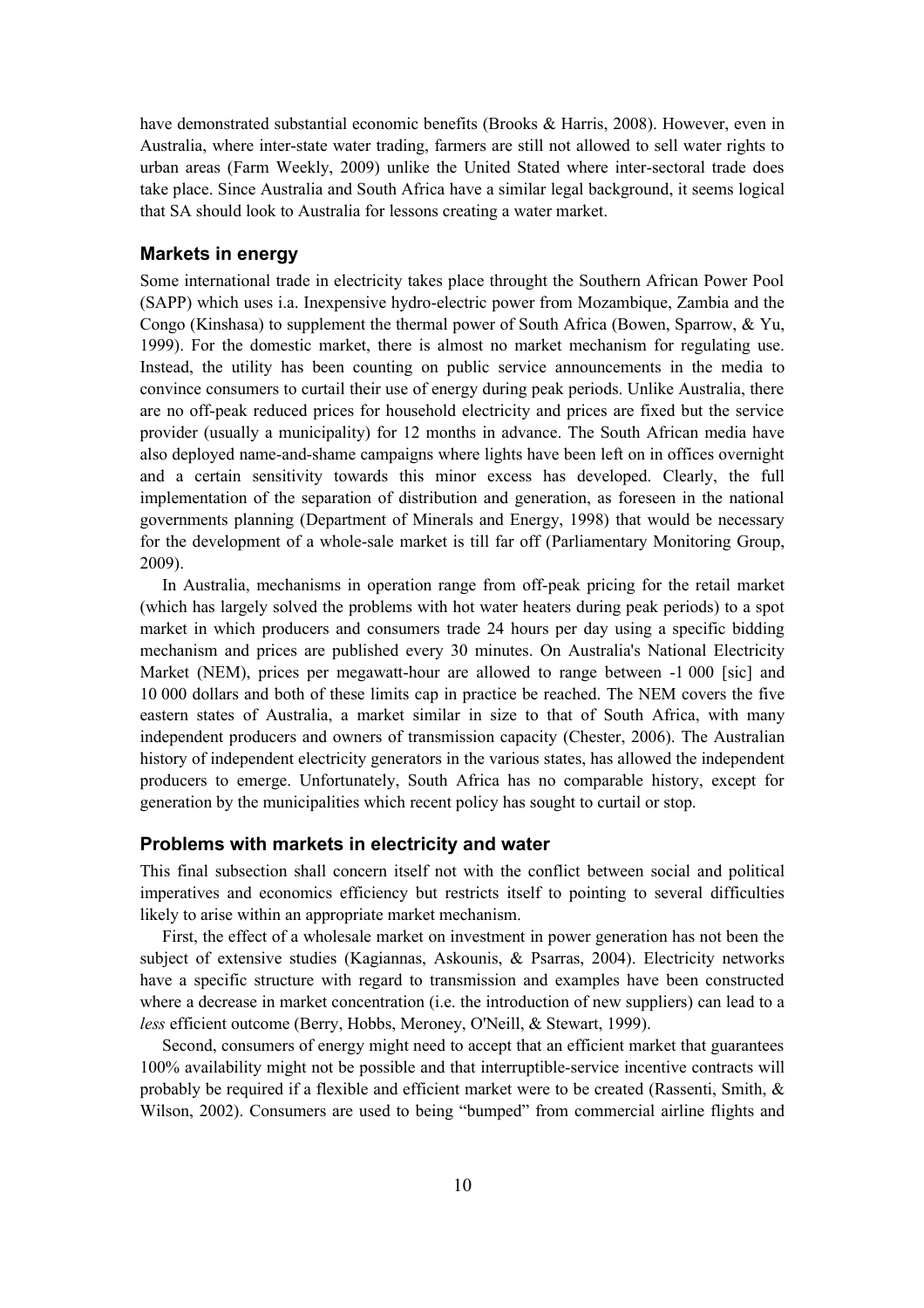there is no reason to think that a more efficient electricity market won't require consumers to either accept more power outages or pay a premium for a highly reliable service.

Third, trade in water permits needs to take into account the definite spatial aspect of water use (Heaney, Dwyer, Beare, Peterson, & Pechey, 2006). Whereas electricity is relatively easily transferred from point to point, the same is not true of water. Consider an irrigation farmer near Upington on the Orange River, who would decide to sell his water rights to the city of Sasolburg, far upstream on the Vaal River. The water now extracted by Sasolburg would simply disappear from the watercourse between Sasolburg and Upington, where it would normally have flowed in a condition no less poluted than it was when passing Sasolburg. All users of water as well as property owners downstream from Sasolburg could now be faced – unless Sasolburg treated all the water it had taken to a condition no less pure than when extracted and returned it to the watercourse – with a water resource with diminished dilution capacity and, consequently, a more polluted one. If the farmer had taken the water at Upington and trucked it to Sasolburg, the effect on users in between would be neutral but Sasolburg would have received a less pristine quantity of the resource. This is the very reason why Australia has limits on the trading of water across regional boundaries. Although the case for trading water permits is strong, it is clear that a past association between property and water rights was not without foundation.

## **CONCLUSION**

This paper has, hopefully, emphasized that South Africa's electricity and water supply problems should not be treated independently although both are severe and demand urgent attention. The severity of the electricity crisis that started in Cape Town in 2006 has demanded immediate investment decisions and Eskom, not entirely unreasonably, has been demanding assurances of high retail prices in order to finance this investment. Since the electricity industry in South Africa has not been prepared for wholesale competition, further *ad hoc* management of the incumbent monopoly is the only immediate way forward. It should be noted that, as an sweetener for its proposed tariff increases, Eskom has argued that higher tariffs would create incentives for independent producers. This is, no doubt, true but the same argument would support arbitrarily high prices. Admirable legislation adopted in SA for integrated management of water resources have not seen a great practical adoption (Jonker, 2007). The distribution of water to consumers in certain urban areas has become more efficient since municipal functions have been outsourced to private operators but this efficiency has come at the price of stricter enforcement of free water limits and a more aggressive income recovery policy (McDonald  $\&$  G. Ruiters, 2005) but the retail aspect of water provision has not been a main theme of this paper.

It should be kept in mind that the main purpose of markets, apart from expressing a natural freedom to trade, is the optimal allocation of scarce resources. The meaning of "optimal" here is rather technical and does not signify an complete satisfaction of all politically expedient goals. In general, free societies have chosen markets as one way to discover what "optimal" is, or have simply quietly accepted outcomes that have been determined by markets because the markets are seen to be free, transparent and, if not fair, at least impartial (Friedman, 2002). In many developing countries, however, more authoritarian regimes have been emerging after the heady days of the "end of history" and presumed advent of a universal free and democratic model of society (Diamond, 2008). The future of energy and of water in South Africa might be determined by whether the body politic decides to build on the country's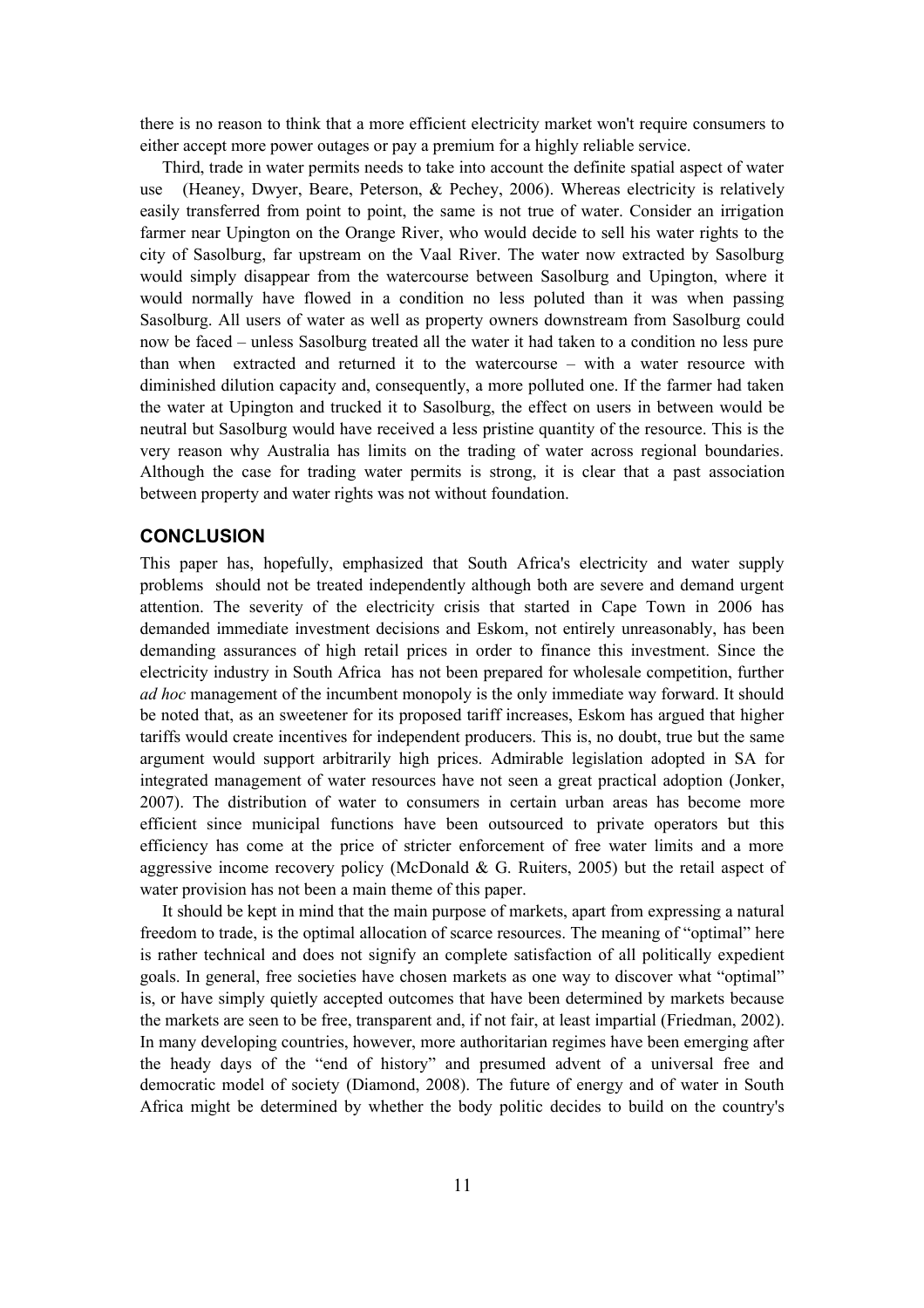experience of freedom and openness or whether it chooses, or is forced by circumstances to choose, another option.

## **REFERENCES**

- Abbott, M. (2006). The productivity and efficiency of the Australian electricity supply industry. *Energy Economics*, *28*(4), 444-454. doi: 10.1016/j.eneco.2005.10.007.
- Adler, R. A., Claassen, M., Godfrey, L., & Turton, A. R. (2007). Water, mining, and waste: an historical and economic perspective on conflict management in South Africa. *Economics of Peace and Security Journal*, Economics of Peace and Security Journal, *2*(2), 33-41.
- African Energy News Review. (2008, April 20). Cholera outbreak in Gauteng not linked to Eskom load shedding. Retrieved October 28, 2009, from http://www.energynews.co.za/web\_main/article.php?story=20080420150208923.
- Agüero, J., Carter, M. R., & May, J. (2007). Poverty and Inequality in the First Decade of South Africa's Democracy: What can be Learnt from Panel Data from KwaZulu-Natal? *J Afr Econ*, *16*(5), 782-812. doi: 10.1093/jae/ejm015.
- Akcil, A., & Koldas, S. (2006). Acid Mine Drainage (AMD): causes, treatment and case studies. *Journal of Cleaner Production*, *14*(12-13), 1139-1145. doi: 10.1016/j.jclepro.2004.09.006.
- Aluko, S. A. (1965). How Many Nigerians? An Analysis of Nigeria's Census Problems, 1901- 63. *The Journal of Modern African Studies*, *3*(3), 371-392.
- Bamuza-Pemu, E. E., & Chirwa, E. M. (2008). Characterization of Hazardous Organics in Impounded Source Waters and Filter Backwash Water (High Veldt), South Africa. *Proceedings of the Water Environment Federation*, *2008*, 1158-1172. doi: 10.2175/193864708788735312.
- Bell, F., Halbich, T., & Bullock, S. (2001). The effects of acid mine drainage from an old mine in the Witbank Coalfield, South Africa. *Quarterly Journal of Engineering Geology and Hydrogeology*, *35*(3), 265-278. doi: 10.1144/1470-9236/00121.
- Berry, C. A., Hobbs, B. F., Meroney, W. A., O'Neill, R. P., & Stewart, W. R. (1999). Understanding how market power can arise in network competition: a game theoretic approach. *Utilities Policy*, *8*(3), 139-158. doi: 10.1016/S0957-1787(99)00016-8.
- Boadu, F. O. (1998). Relational Characteristics of Transboundary Water Treaties: Lesotho's Water Transfer Treaty with the Republic of South Africa. *Natural Resources Journal*, *38*, 381.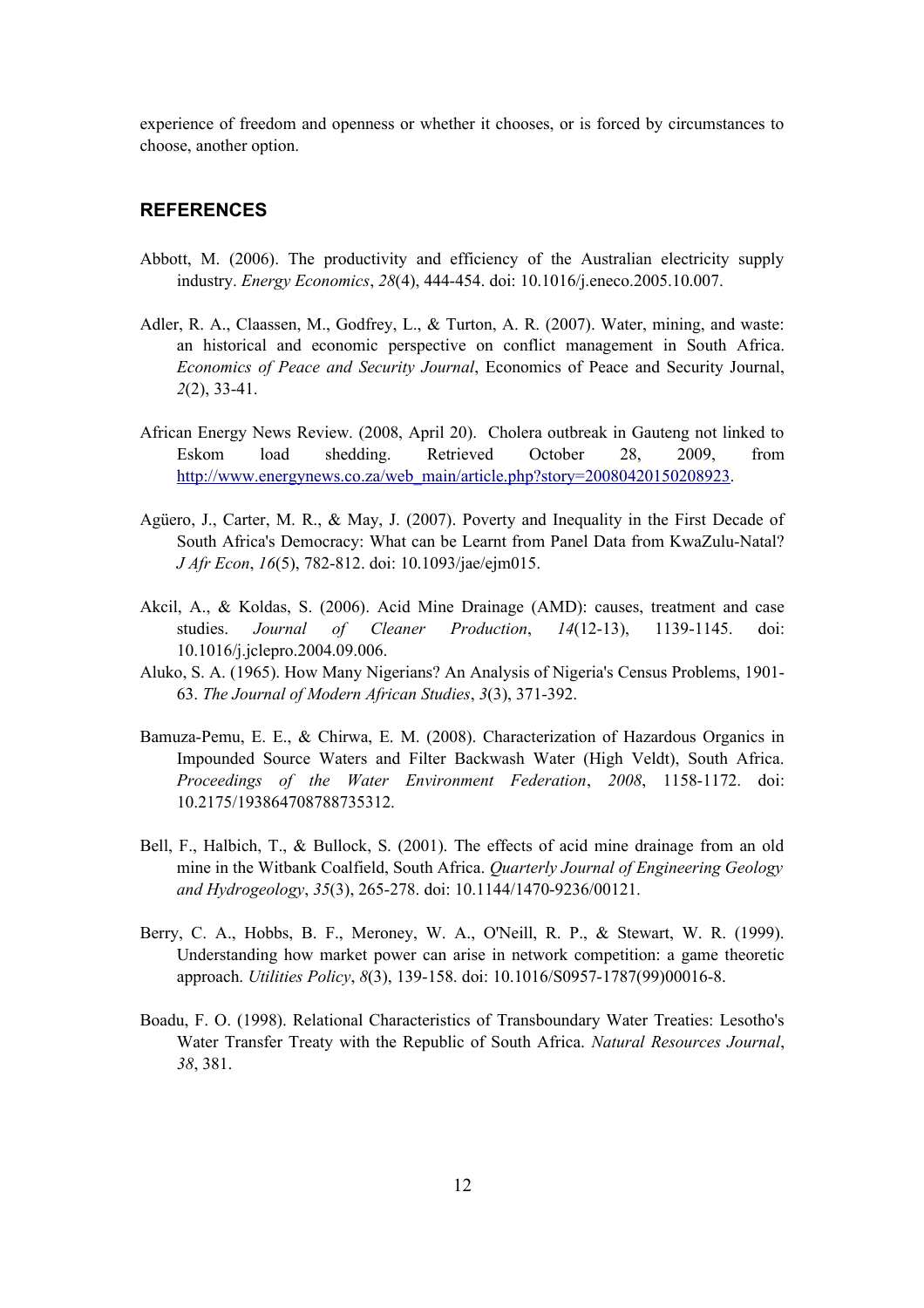- Bowen, B. H., Sparrow, F. T., & Yu, Z. (1999). Modeling electricity trade policy for the twelve nations of the Southern African Power Pool (SAPP). *Utilities Policy*, *8*(3), 183- 197. doi: 10.1016/S0957-1787(99)00019-3.
- Brooks, R., & Harris, E. (2008). Efficiency gains from water markets: Empirical analysis of Watermove in Australia. *Agricultural Water Management*, *95*(4), 391-399. doi: 10.1016/j.agwat.2007.10.020.
- BusinessDay. (2009a, May 25). Phiri residents ask court for more free water. Retrieved October 1, 2009, from http://www.businessday.co.za/Articles/Content.aspx?id=71666.
- BusinessDay. (2009b, June 2). Renewable energy punted as quick fix for Eskom. Retrieved October 28, 2009, from http://www.businessday.co.za/Articles/Content.aspx?id=72261.
- Business Day. (2009, September 28). 'Dry' SA must rethink water usage. Retrieved October 1, 2009, from http://www.businessday.co.za/Articles/Content.aspx?id=82475.
- Business Report. (2006, December 8). Cape Town refuses to extend RED 1 licence. Retrieved October 28, 2009, from http://www.busrep.co.za/index.php? from=rss\_&fArticleId=3583388.
- Carter, M. R., & May, J. (2001). One Kind of Freedom: Poverty Dynamics in Post-apartheid South Africa. *World Development*, *29*(12), 1987-2006. doi: 10.1016/S0305- 750X(01)00089-4.
- Chester, L. (2006). The Conundrums Facing Australia's National Electricity Market. *Economic Papers*, *25*(4), 362.
- Clarke, B., Uken, R., & Reinhardt, J. (2009). Structural and compositional constraints on the emplacement of the Bushveld Complex, South Africa. *Lithos*, *111*(1-2), 21-36. doi: 10.1016/j.lithos.2008.11.006.
- Cobbing, J. E. [. (2008). Institutional Linkages and Acid Mine Drainage: The Case of the Western Basin in South Africa. *International Journal of Water Resources Development*, *24*, 451-462. doi: 10.1080/07900620802127374.
- Coetzee, J. L., Louw, W., & Bullock, P. J. (2008). Solar powered traffic signals: myth or marvel? In *27th Annual Southern African Transport Conference, South Africa* (pp. 7– 11).
- Conley, A. H., & Van Niekerk, P. H. (2000). Sustainable management of international waters: The Orange River case. *Water Policy*, *2*(1), 131–149.
- Coovadia, H., Jewkes, R., Barron, P., Sanders, D., & McIntyre, D. (2009). The health and health system of South Africa: historical roots of current public health challenges. *The Lancet*, *374*(9692), 817-834. doi: 10.1016/S0140-6736(09)60951-X.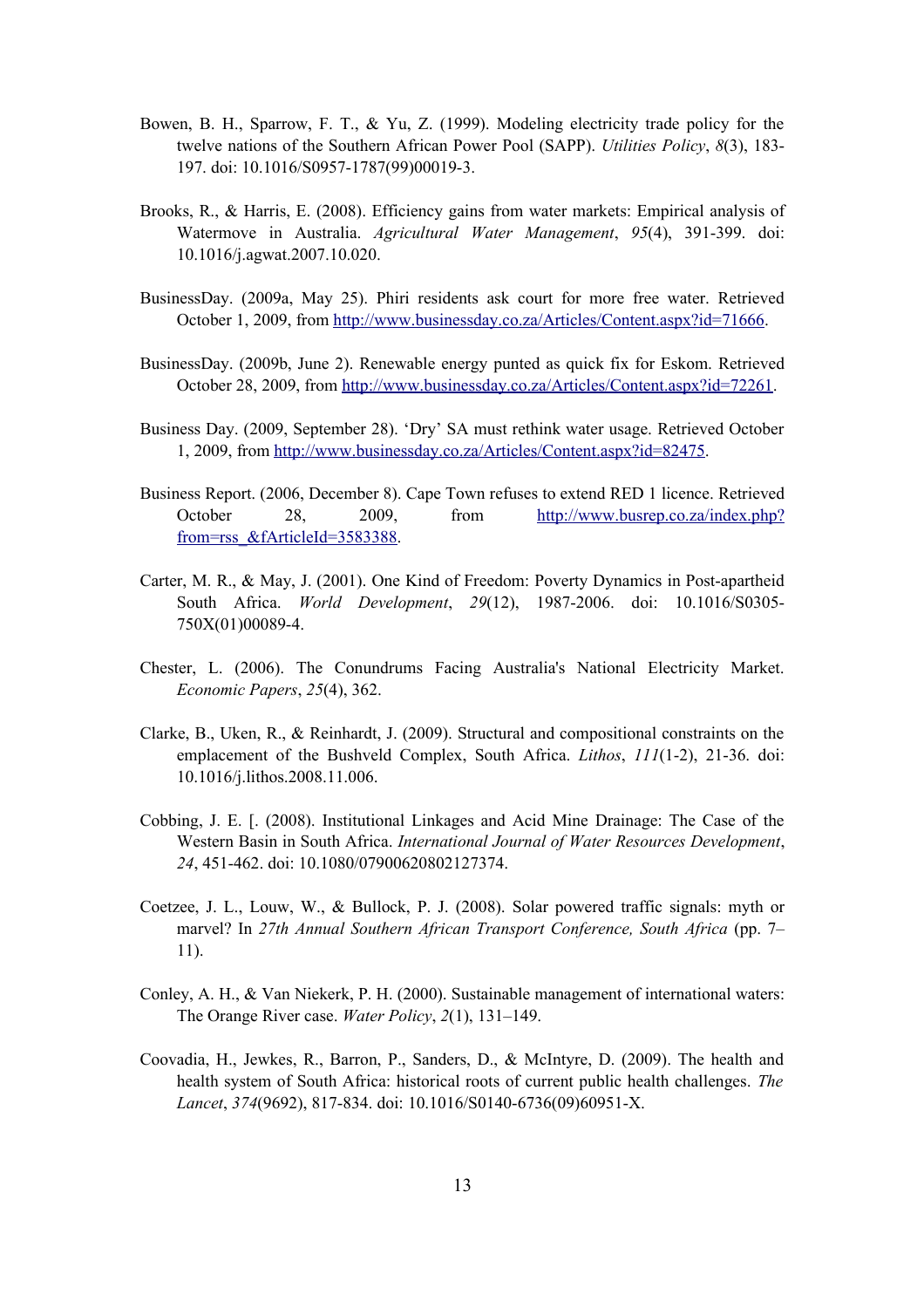- Crafts, N. (2002). The human development index, 1870–1999: Some revised estimates. *European Review of Economic History*, *6*(03), 395–405.
- Dabrowski, J., Murray, K., Ashton, P. J., & Leaner, J. (2009). Agricultural impacts on water quality and implications for virtual water trading decisions. *Ecological Economics*, *68*(4), 1074-1082. doi: 10.1016/j.ecolecon.2008.07.016.
- De Gorter, H., & Swinnen, J. (2002). Political economy of agricultural policy. In Handbook of Agricultural Economics (Vol. 2, pp. 1893-1943). Elsevier. Retrieved October 25, 2009, from http://ideas.repec.org/h/eee/hagchp/4-36.html.
- Department of Minerals and Energy. (1998, December). White Paper on the Energy Policy of the Republic of South Africa. Retrieved October 28, 2009, from http://www.info.gov.za/whitepapers/1998/energywp98.htm.
- De Villiers, S. (2007). The deteriorating nutrient status of the Berg River, South Africa. *Water SA*, *33*(5), 659–664.
- Diamond, L. (2008). Democratic Rollback-The Resurgence of the Predatory State, The. *Foreign Affairs*, *87*, 36.
- Engineering News. (2008, November 21). Key water infrastructure choice expected by yearend. Retrieved October 28, 2009, from http://www.engineeringnews.co.za/article/keywater-infrastructure-choice-expected-by-yearend-2008-11-21.
- Engineering News. (2009, October 27). Treasury backs higher Eskom tariffs. Retrieved October 28, 2009, from http://www.engineeringnews.co.za/article/treasury-backshigher-eskom-tariffs-2009-10-27.
- Engineering News. (2007, November 26). Hitachi Power Africa says relationship with ANClinked company is above board. Retrieved October 27, 2009, from http://www.engineeringnews.co.za/article/hitachi-power-africa-says-relationship-withanclinked-company-is-above-board-2007-11-26.
- Engineering News. (2008, August 15). Kusile's air-quality push has water-consumption downside. Retrieved October 27, 2009, from http://www.engineeringnews.co.za/article/kusiles-airquality-push-haswaterconsumption-downside-2008-08-15.
- Eskom. (n.d.). Koeberg Nuclear Power Station. Retrieved October 28, 2009, from http://www.eskom.co.za/live/content.php?Item\_ID=173.
- Farm Weekly. (2009, October 26). Water trading key to rebuilding economic capacity National Rural News - Agribusiness and General - Finance - Farm Weekly. Retrieved October 29, 2009, from http://fw.farmonline.com.au/news/nationalrural/agribusinessand-general/finance/water-trading-key-to-rebuilding-economic-capacity/1658887.aspx.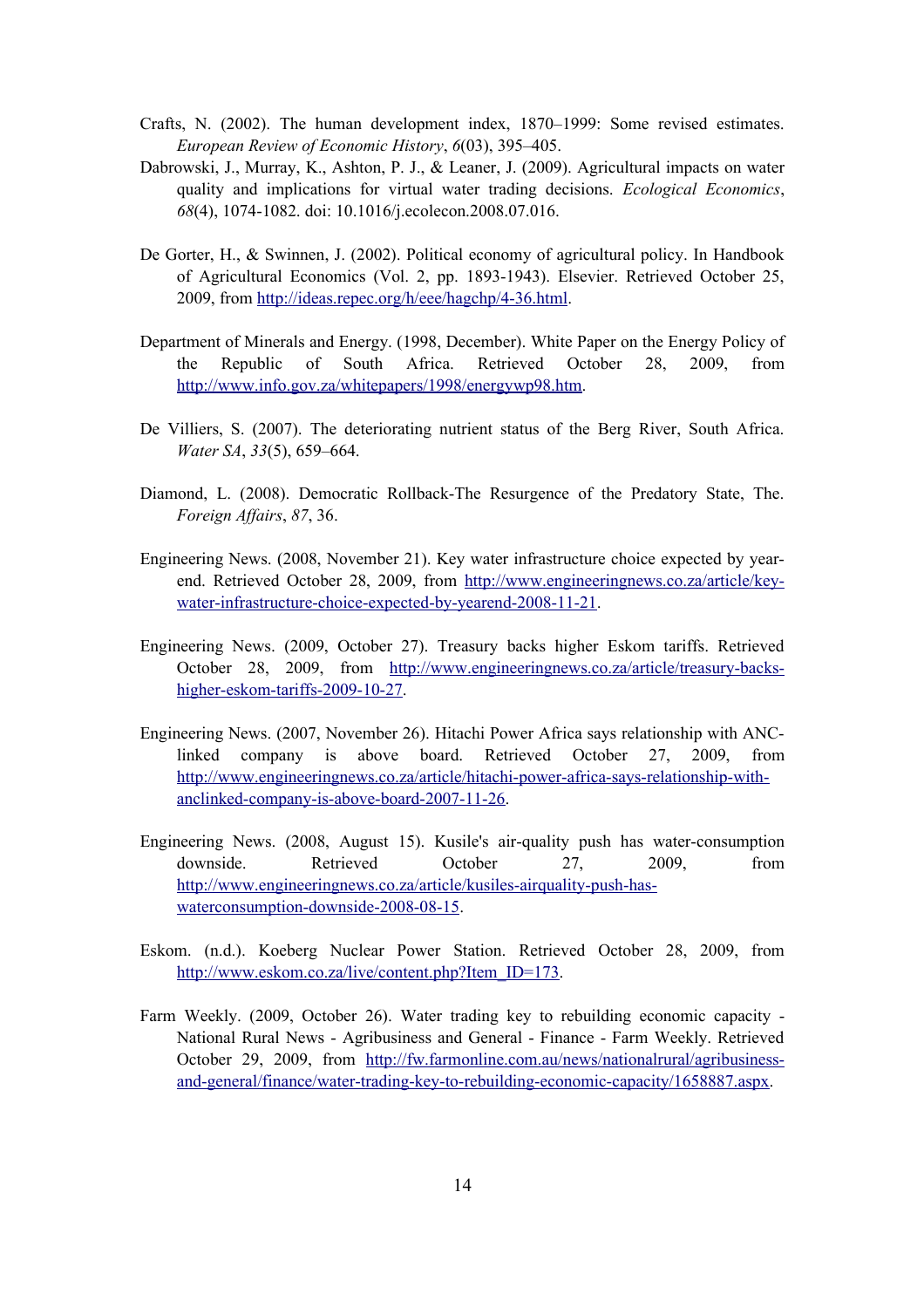- Fedderke, J. W., Perkins, P., & Luiz, J. M. (2006). Infrastructural investment in long-run economic growth: South Africa 1875-2001. *World Development*, *34*(6), 1037-1059. doi: 10.1016/j.worlddev.2005.11.004.
- Feinstein, C. H. (2005). *An Economic History of South Africa: Conquest, Discrimination, and Development*. Cambridge University Press.
- Field, M., Stiefenhofer, J., Robey, J., & Kurszlaukis, S. (2008). Kimberlite-hosted diamond deposits of southern Africa: A review. *Ore Geology Reviews*, *34*(1-2), 33-75. doi: 10.1016/j.oregeorev.2007.11.002.
- Friedman, M. (2002). *Capitalism and Freedom* (40th ed., p. 208). Chicago: University of Chicago Press.
- Frimmel, H. E. (2002). GEOLOGY: Genesis of the World's Largest Gold Deposits. *Science*, *297*(5588), 1815-1817. doi: 10.1126/science.1076515.
- Gabru, N. (2005). Some Comments on Water Rights in South Africa. *Potchefstroom Electronic Law Journal*, *8*, 1.
- Heaney, A., Dwyer, G., Beare, S., Peterson, D., & Pechey, L. (2006). Third-party effects of water trading and potential policy responses\*. *Australian Journal of Agricultural and Resource Economics*, *50*(3), 277-293. doi: 10.1111/j.1467-8489.2006.00340.x.
- Heyns, P. (2003). Water resources management in Southern Africa. *International waters in southern Africa*, 5–37.
- IOL. (2009a, October 14). Broken promises anger Sakhile residents. Retrieved October 25, 2009, from http://www.iol.co.za/index.php? set\_id=1&click\_id=13&art\_id=nw20091014182119387C158450.
- IOL. (2009b, February 8). News South Africa: President's mistress is more than a PA. Retrieved October 27, 2009, from http://www.iol.co.za/index.php? set\_id=1&click\_id=13&art\_id=vn20090208130359626C128365.
- IOL. (2008, March 18). Sewerage shapes up as next crisis. Retrieved October 28, 2009, from http://www.iol.co.za/index.php? click\_id=13&art\_id=vn20080318082335802C934842&set\_id=.
- IOL. (2007, January 18). 'Eskom, enlighten us'. Retrieved October 28, 2009, from http://www.iol.co.za/index.php? set id=1&click id=124&art id=qw1169138341974B225.
- IOL. (2009, October 17). Eskom fiasco loses billions. Retrieved October 28, 2009, from http://www.iol.co.za/index.php? set id=1&click id=594&art id=vn20091017112156919C523588.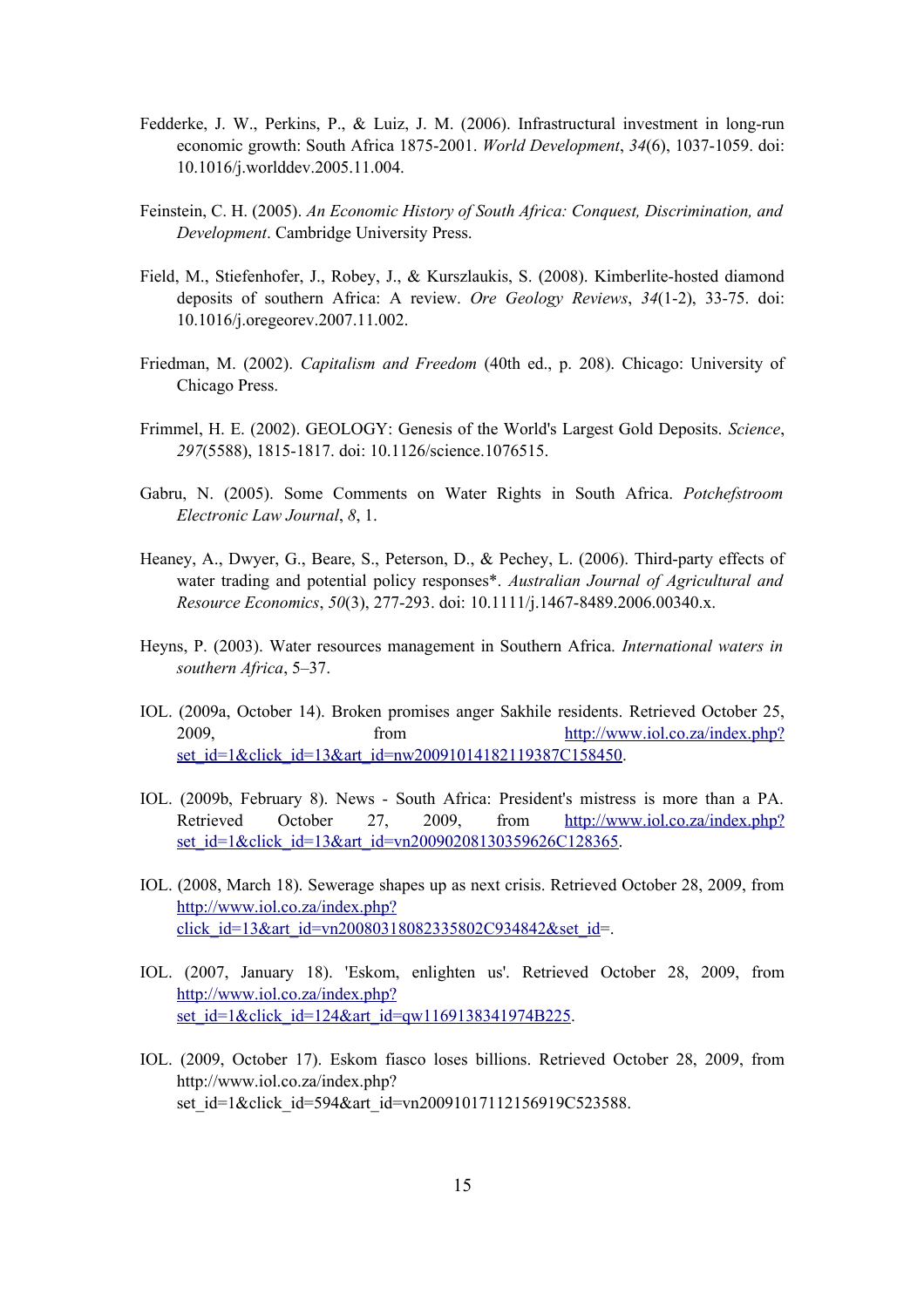- Jonker, L. (2007). Integrated water resources management: The theory-praxis-nexus, a South African perspective. *Physics and Chemistry of the Earth, Parts A/B/C*, *32*(15-18), 1257- 1263. doi: 10.1016/j.pce.2007.07.031.
- Jury, M. R. (2002). Economic Impacts of Climate Variability in South Africa and Development of Resource Prediction Models. *Journal of Applied Meteorology*, *41*(1), 46-55 .
- Kagiannas, A. G., Askounis, D. T., & Psarras, J. (2004). Power generation planning: a survey from monopoly to competition. *International Journal of Electrical Power & Energy Systems*, *26*(6), 413-421. doi: 10.1016/j.ijepes.2003.11.003.
- Kidd, M. (2009). South Africa: The Development of Water Law. In *The Evolution of the Law and Politics of Water* (pp. 87-104). Retrieved October 26, 2009, from http://dx.doi.org/10.1007/978-1-4020-9867-3\_6.
- Krugman, P. (1991). Increasing Returns and Economic Geography. *The Journal of Political Economy*, *99*(3), 483-499.
- Lawless, A.  $(n.d.)$ . An excerpt from the ground-breaking report Numbers  $\&$  Needs: Addressing Imbalances in the Civil Engineering Profession. Retrieved October 28, 2009, from http://www.ally.co.za/book/numbers.htm.
- Leadership Online. (2009, October 19). Electricity cost. Retrieved October 28, 2009, from http://www.leadershiponline.co.za/articles/other/289-electricity-cost.
- Letsoalo, A., James Blignaut, de Wet, T., Martin Petrus de Wit, Hess, S., Richard S. J. Tol, et al. (2005, April). TRIPLE DIVIDENDS OF WATER CONSUMPTION CHARGES IN SOUTH AFRICA. text, . Retrieved July 22, 2009, from http://econpapers.repec.org/paper/sgcwpaper/62.htm.
- Lieberman, E. S. (2001). National Political Community and the Politics of Income Taxation in Brazil and South Africa in the Twentieth Century. *Politics Society*, *29*(4), 515-555. doi: 10.1177/0032329201029004003.
- MacLeod, M., Moran, D., & Spencer, I. (2006). Counting the cost of water use in hydroelectric generation in Scotland. *Energy Policy*, *34*(15), 2048-2059. doi: 10.1016/j.enpol.2005.02.015.
- Maddison, A. (1994). Explaining the economic performance of nations, 1820-1989. *Convergence of productivity: Cross-national studies and historical evidence*, 20–61.
- Mail & Guardian Online. (2007, November 23). ANC front wins huge state tender. Retrieved October 27, 2009, from http://www.mg.co.za/article/2007-11-23-anc-front-wins-hugestate-tender.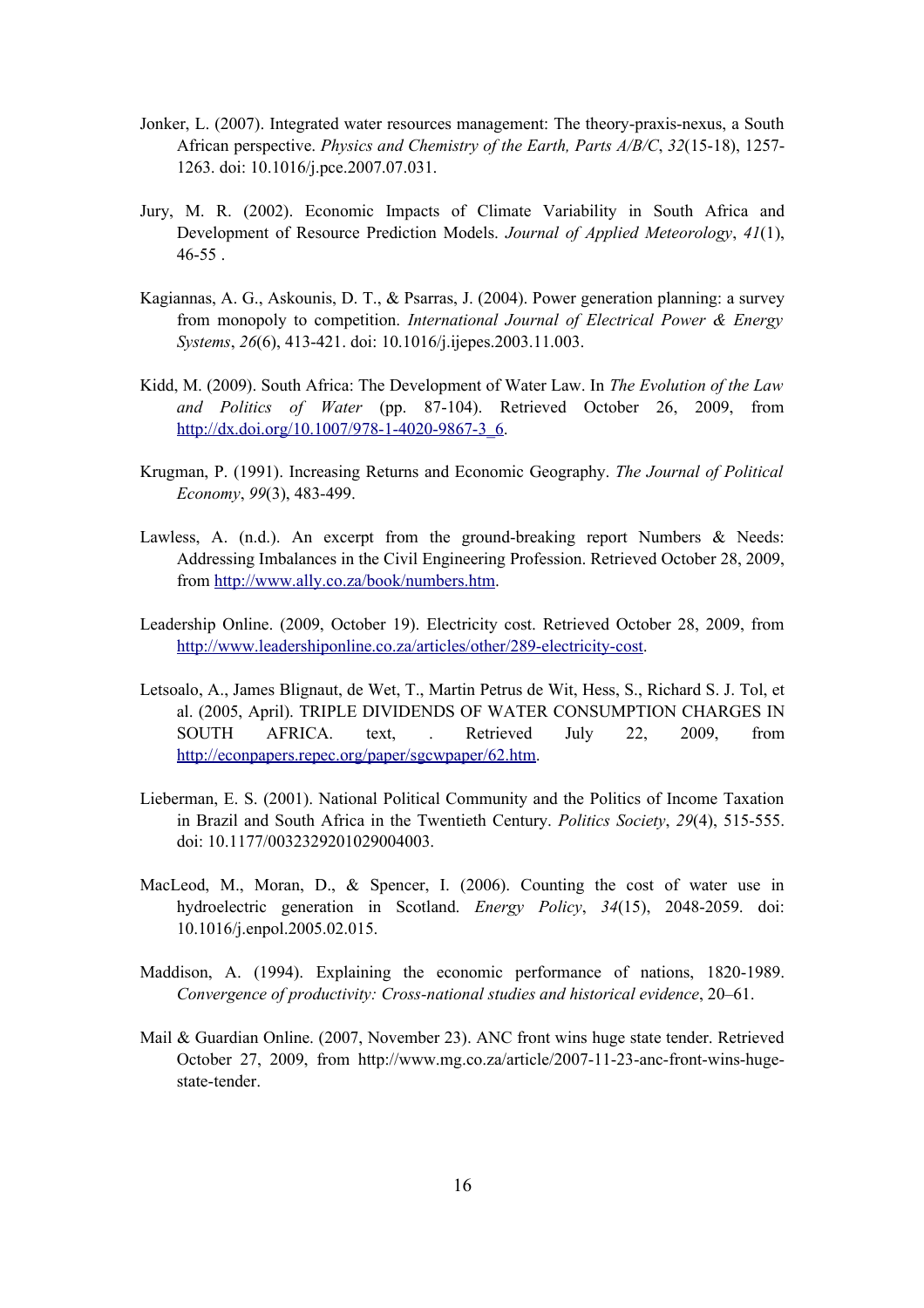- Matete, M., & Hassan, R. (2005). An ecological economics framework for assessing environmental flows: the case of inter-basin water transfers in Lesotho. *Global and Planetary Change*, *47*(2-4), 193-200. doi: 10.1016/j.gloplacha.2004.10.012.
- McCarthy, T. S., Arnold, V., Venter, J., & Ellery, W. N. (2007). The collapse of Johannesburg's Klip River wetland: research article. *South African Journal of Science*, *103*(9 & 10), 391–397.
- McDonald, D. A., & Ruiters, G. (2005). *The age of commodity: water privatization in Southern Africa*. Earthscan/James & James.
- MiningMX. (2008, December 5). High costs scupper Eskom nuclear plans. Retrieved October 28, 2009, from http://www.miningmx.com/news/energy/908942.htm.
- Naicker, K., Cukrowska, E., & McCarthy, T. S. (2003). Acid mine drainage arising from gold mining activity in Johannesburg, South Africa and environs. *Environmental Pollution*, *122*(1), 29-40. doi: 10.1016/S0269-7491(02)00281-6.
- Oberholster, P. J., & Ashton, P. J. (2008). State of the nation report: An overview of the current status of water quality and eutrophication in South African rivers and reservoirs. *Parliamentary Grant Deliverable. Pretoria: Council for Scientific and Industrial Research (CSIR)*.
- Oelofse, S. [. (2008). Protecting a Vulnerable Groundwater Resource from the Impacts of Waste Disposal: A South African Waste Governance Perspective. *International Journal of Water Resources Development*, *24*, 477-489. doi: 10.1080/07900620802127390.
- Parliamentary Monitoring Group. (2009, September 2). Electricity Distribution Industry & Regional Electricity Distributors: Electricity Distribution Industry Holdings briefing. Retrieved October 28, 2009, from http://www.pmg.org.za/report/20090902-electricitydistribution-industry-regional-electricity-distributors-e.
- Parrock, A., Van Jaarsveld, G., & Deale, L. (2009). Medupi Power Station project: Quality control procedures for foundations. *Civil Engineering/Siviele Ingenieurswese*, *17*(3), 34– 33.
- Patel, S. (2008). Whistling in the dark inside South Africa's power crisis. *Power*, *152*(11), 53—60.
- Perkins, P., Fedderke, J., & Luiz, J. (2005). An analysis of economic infrastructure investment in South Africa. *South African Journal of Economics*, *73*(2), 211-228. doi: 10.1111/j.1813-6982.2005.00014.x.
- Pone, J. D. N., Hein, K. A., Stracher, G. B., Annegarn, H. J., Finkleman, R. B., Blake, D. R., et al. (2007). The spontaneous combustion of coal and its by-products in the Witbank and Sasolburg coalfields of South Africa. *International Journal of Coal Geology*, *72*(2), 124-140. doi: 10.1016/j.coal.2007.01.001.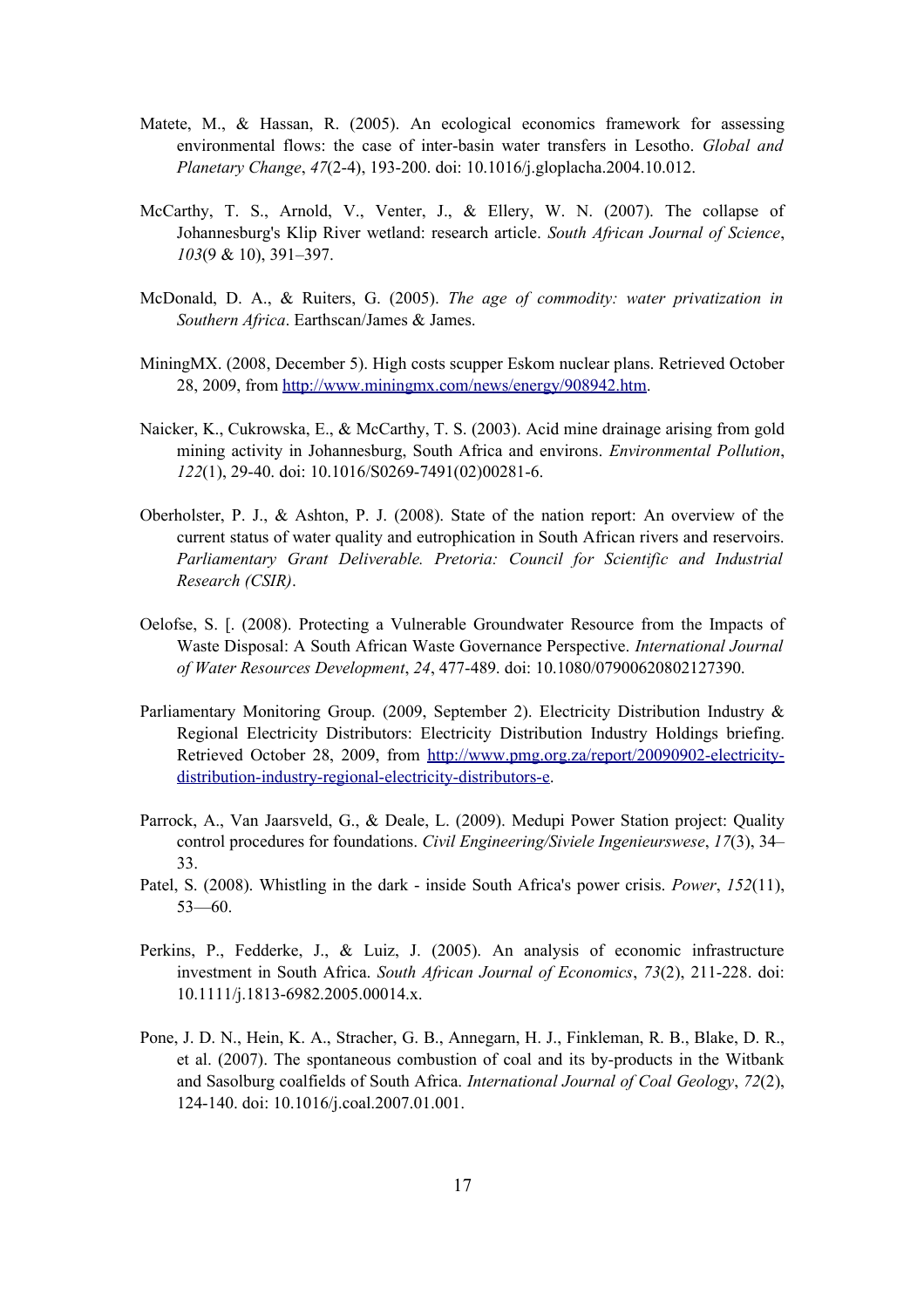- Rand Water. (n.d.). Water Origination. Retrieved October 28, 2009, from http://www.randwater.co.za/CorporateResponsibility/WWE/Pages/WaterOrigination.asp x.
- Rassenti, S. J., Smith, V. L., & Wilson, B. J. (2002). Using Experiments to Inform the Privatization/deregulation Movement in Electricity. *The Cato Journal*, *21*(3), 515–545.
- Reuters. (2007, October 19). Eskom power outage averted, supply jitters linger. Retrieved October 28, 2009, from http://uk.reuters.com/article/idUKL1936231420071019.
- Reuters. (2009, October 21). Sasol, Eskom top SAfrica's pollution list: report. Retrieved October 28, 2009, from http://af.reuters.com/article/topNews/idAFJOE59K0P220091021.
- Rio Carrillo, A. M., & Frei, C. (2009). Water: A key resource in energy production. *Energy Policy*, *In Press, Corrected Proof*. doi: 10.1016/j.enpol.2009.05.074.
- Ruiters, G. (2007). Contradictions in municipal services in contemporary South Africa: Disciplinary commodification and self-disconnections. *Critical Social Policy*, *27*(4), 487-508. doi: 10.1177/0261018307081809.
- Sake24. (2009, October 25). Krag in Kokstad kos meer as in Finland. Retrieved October 25, 2009, from http://www.sake24.com/articles/default/display\_article.aspx? Channel=News\_Ekonomie&ArticleId=6-98\_2558592&IsColumnistStory=False.
- Shippey, K., Görgens, A., Terblanche, D., & Luger, M. (2007). Environmental challenges to operationalisation of South African rainfall enhancement. *Water SA*, *30*(5), 88.
- Southall, R. (2004). The ANC & Black Capitalism in South Africa. *Review of African Political Economy*, *31*(100), 313-328.
- Statistics SA. (2006, December 5). D0405 Updated Water Accounts for South Africa, 2000 (Discussion document). Retrieved October 26, 2009, from http://www.statssa.gov.za/PublicationsHTML/D04052000/html/D04052000.html.
- Statistics South Africa. (2009). Statistical release P0302. *P03022009*. Retrieved October 25, 2009, from http://www.statssa.gov.za/PublicationsHTML/P03022009/html/P03022009.html.
- Swanevelder, C. J. (1981). Utilising South Africa's largest river: The physiographic background to the Orange River scheme. *GeoJournal*, *2*(0), 29-40. doi: 10.1007/BF00196322.
- Swatuk, L. A. (2002). The New Water Architecture in Southern Africa: Reflections on Current Trends in the Light of 'Rio + 10'. *International Affairs (Royal Institute of International Affairs 1944-)*, *78*(3), 507-530.